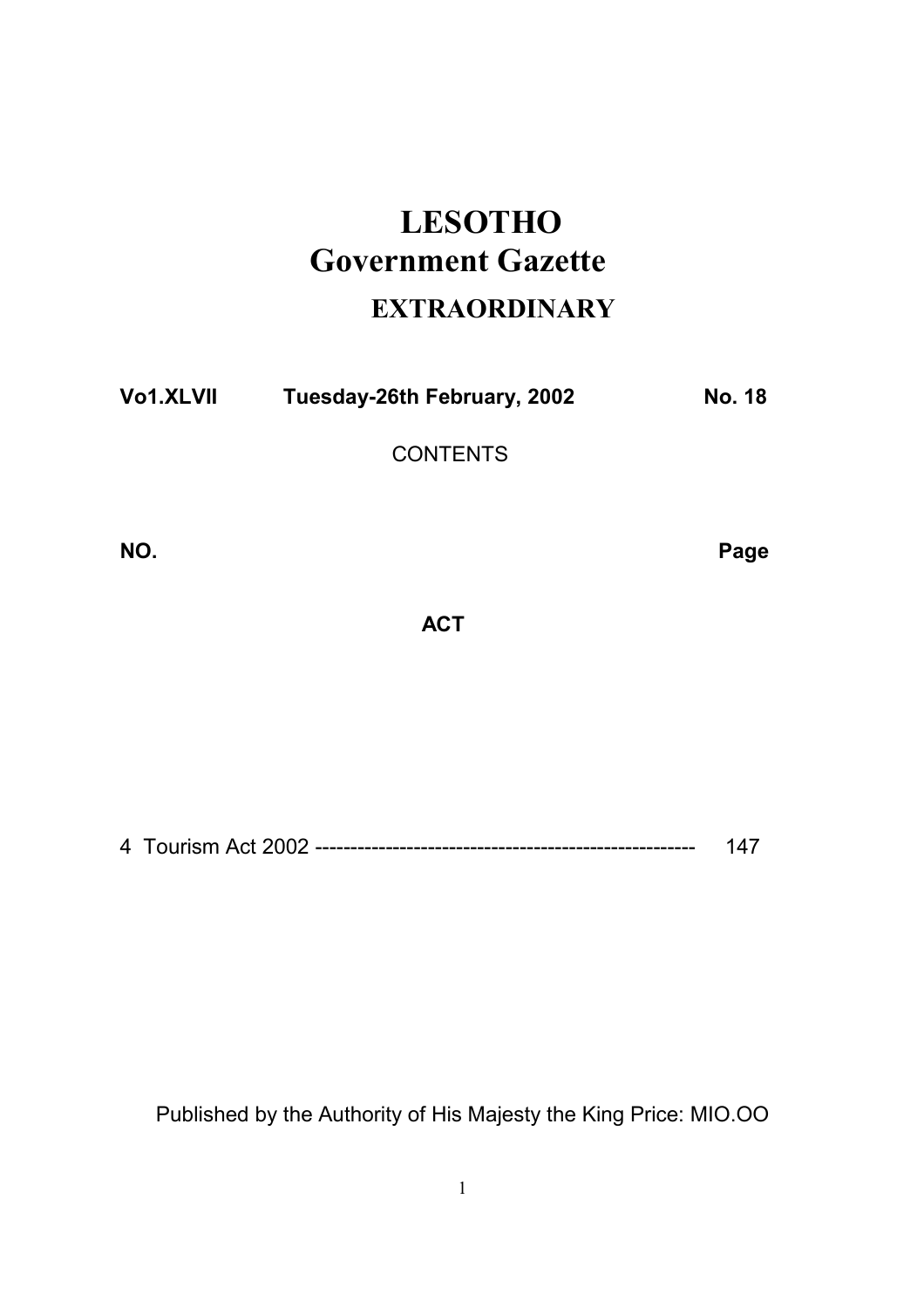# ACT NO.4 OF 2002

# TOURISM ACT 2002

# ARRANGEMENT OF SECTIONS

#### Section **PART I**

#### PRELIMINARY

- 1. Short title and commencement
- 2. Interpretation

#### PART II

# LESOTHO TOURISM DEVELOPMENT CORPORATION

- 3. Establishment of the Corporation
- 4. Functions of the Corporation
- 5. Powers of the Corporation
- 6. Establishment and composition of the Board
- 7. Vacation of office
- 8. Meetings of the Board
- 9. Remuneration of members of the Board
- 10. Personal immunity
- 11. Disclosure of interest
- 12. Committees

### PART III

### STAFF OF THE CORPORATION AND CONDITIONS OF

### **SERVICE**

- 13. Staff of the Corporation
- 14. General conditions of service
- 15. Pensions etc.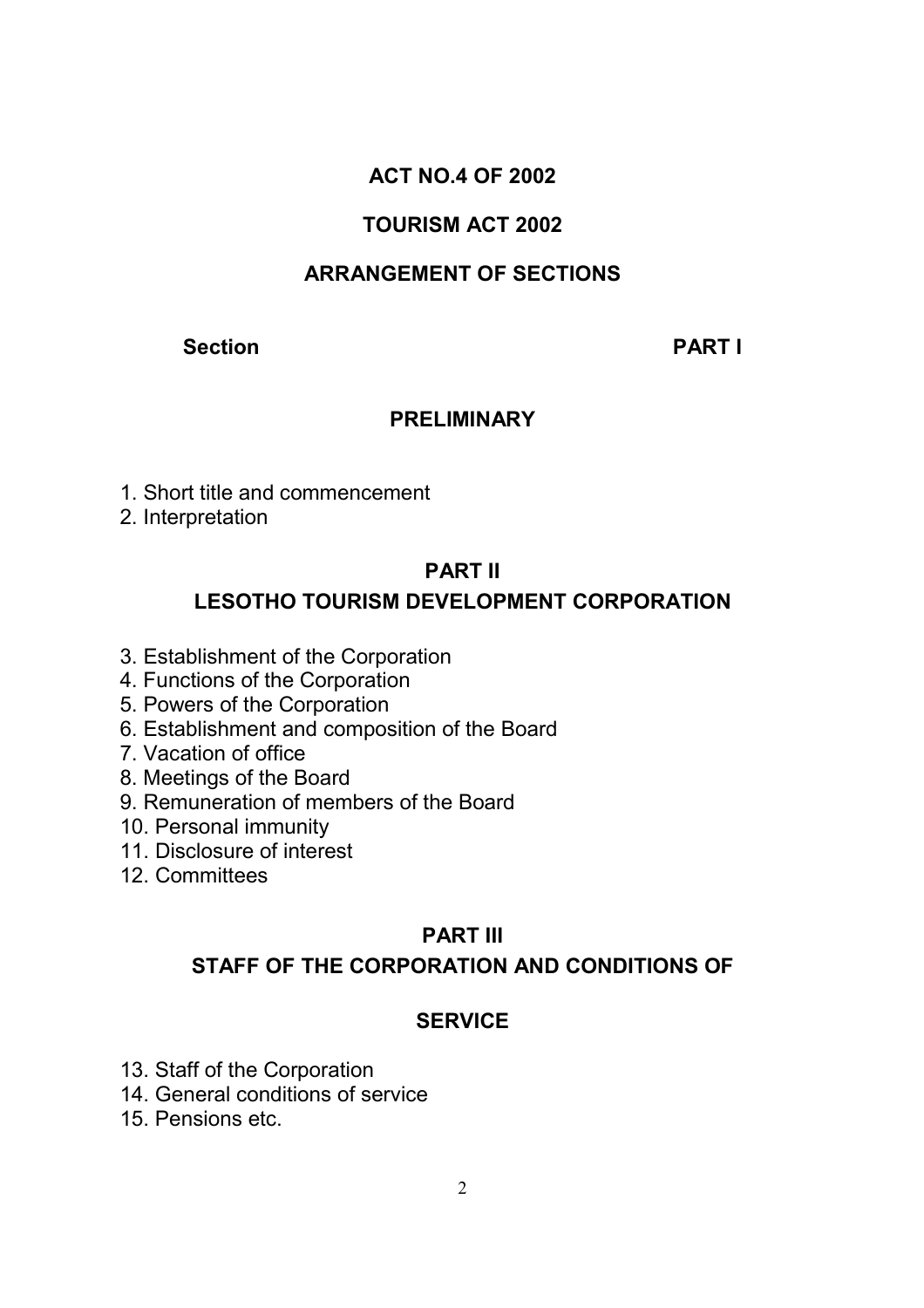#### PART IV

### FINANCIAL PROVISIONS

- 16. Share capital
- 17. Funds of the Corporation
- 18. Bank accounts
- 19. Investments of funds
- 20. Accounts and audit
- 21. Financial accountability
- 22. Assets and liabilities

# PART V

# TOURISM DEVELOPMENT

- 23. Annual report
- 24. Designation of tourism development areas and zones
- 25. Schemes of financial assistance
- 26. Enforcement of conditions of grants, loans and exemptions
- 27. Delegation

# PART VI

# TOURISM SITES AND THE ENVIRONMENT

28. Provision of tourism sites, premises and related facilities 29. Development and improvement of the environment

# PART VII

### OFFENCES AND PENALTIES

30. Offences and penalties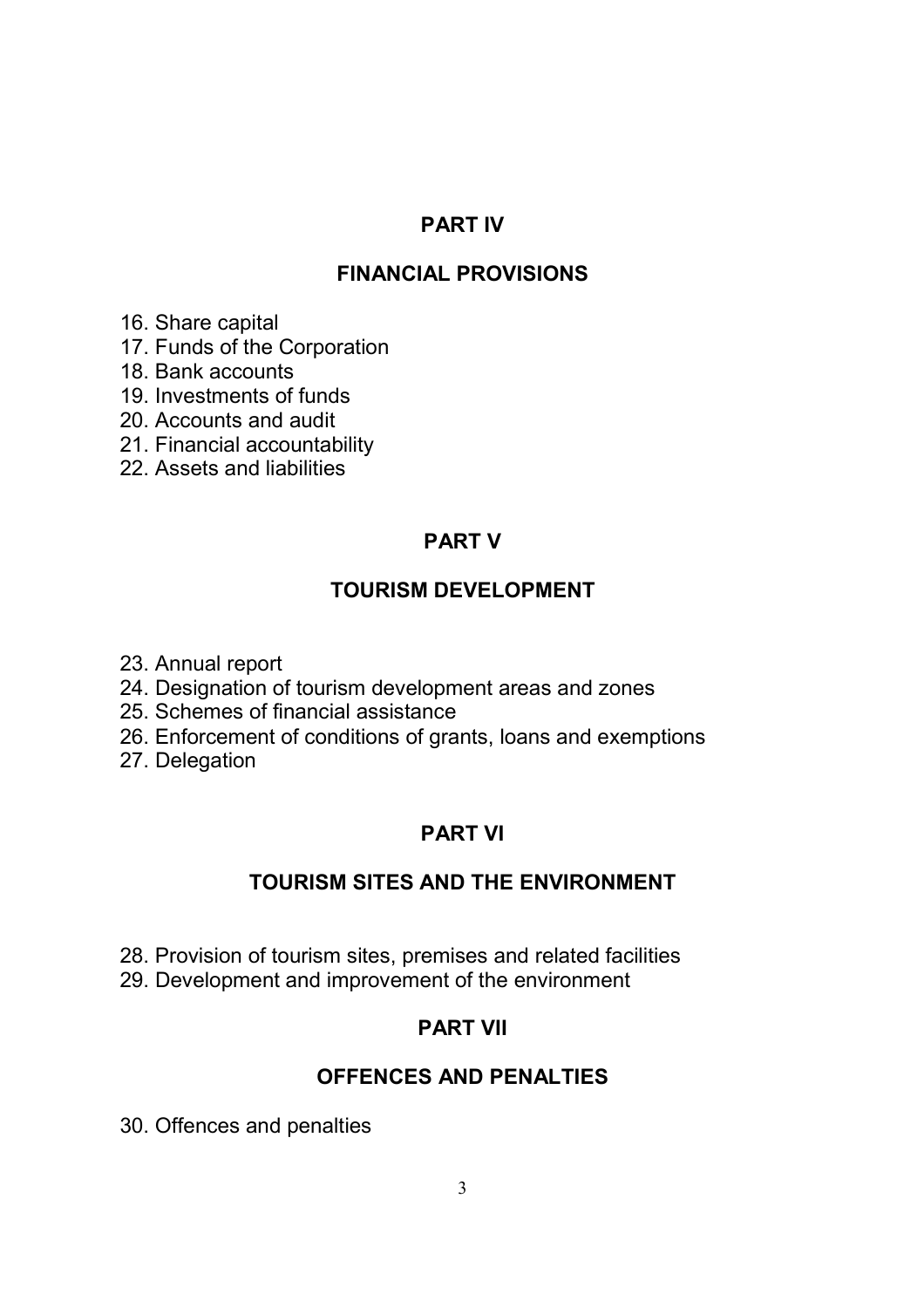# PART VIII

# MISCELLANEOUS

31. Liability

32. Application of Company Law

33. Liquidation of the Corporation

34. Regulations

35. Repeals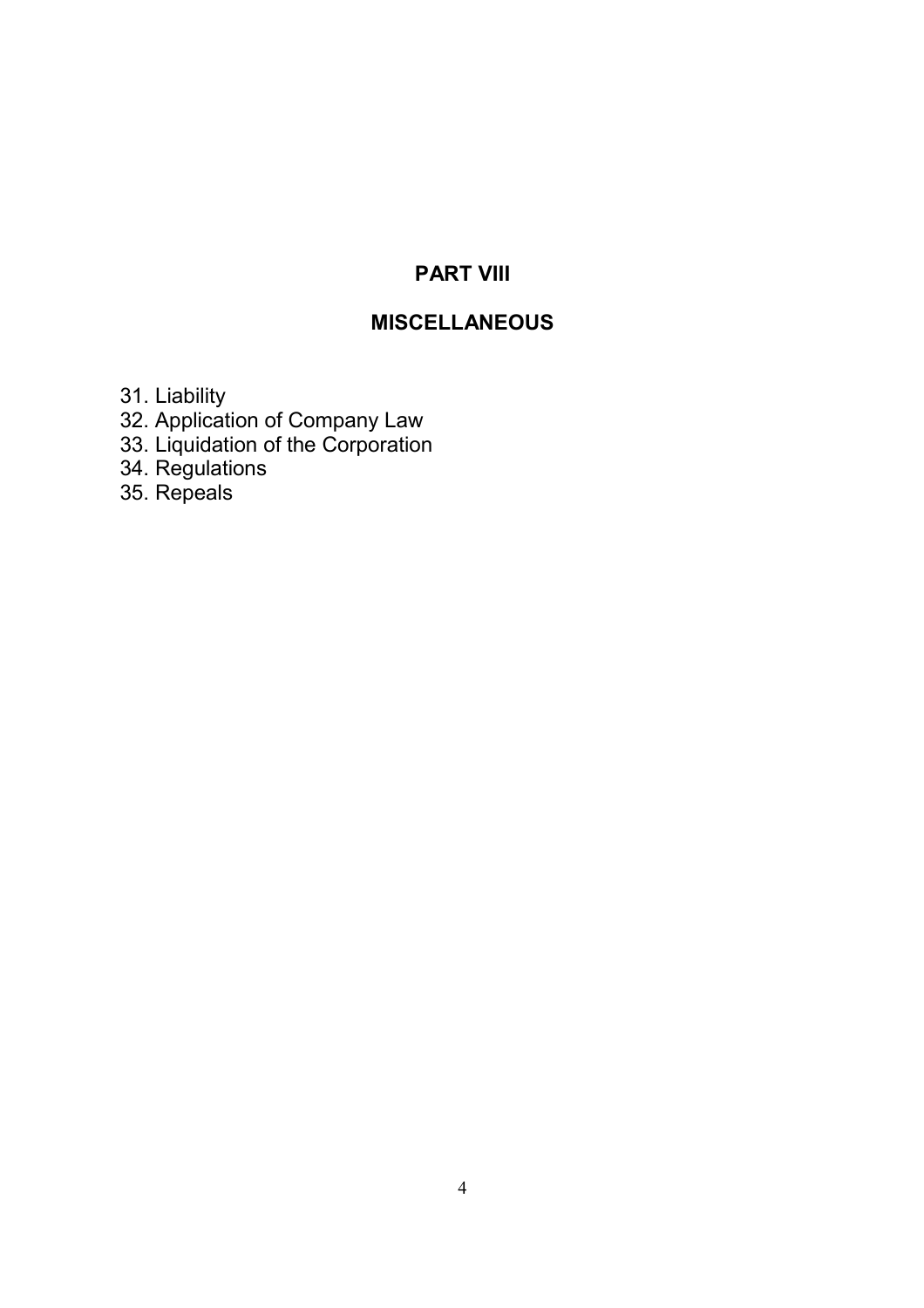# ACT NO.4 OF 2002 TOURISM ACT 2002

An Act to provide for the promotion and development of tourism and for related matters.

#### Enacted by the Parliament of Lesotho

# PART I

#### PRELIMINARY

#### Short title and commencement

1. This Act may be cited as the Tourism Act 2002 and shall come into operation on a date to be appointed by the Minister by Notice published in the Gazette.

#### Interpretation

2. In this Act unless the context otherwise requires

"Board" means the Board of Directors established under section 6; "Chairman" means the chairman of the Board;

"Chief Executive" means the Chief Executive of the Corporation appointed under section 13;

"Corporation" means the Lesotho Tourism Development Corporation established under section 3;

"Deputy Chairman" means the deputy chairman of the Board;

"Director" means a member of the Board of Directors;

"financial year" means the period of 12 months commencing on the first day of (April and ending on the last day of March;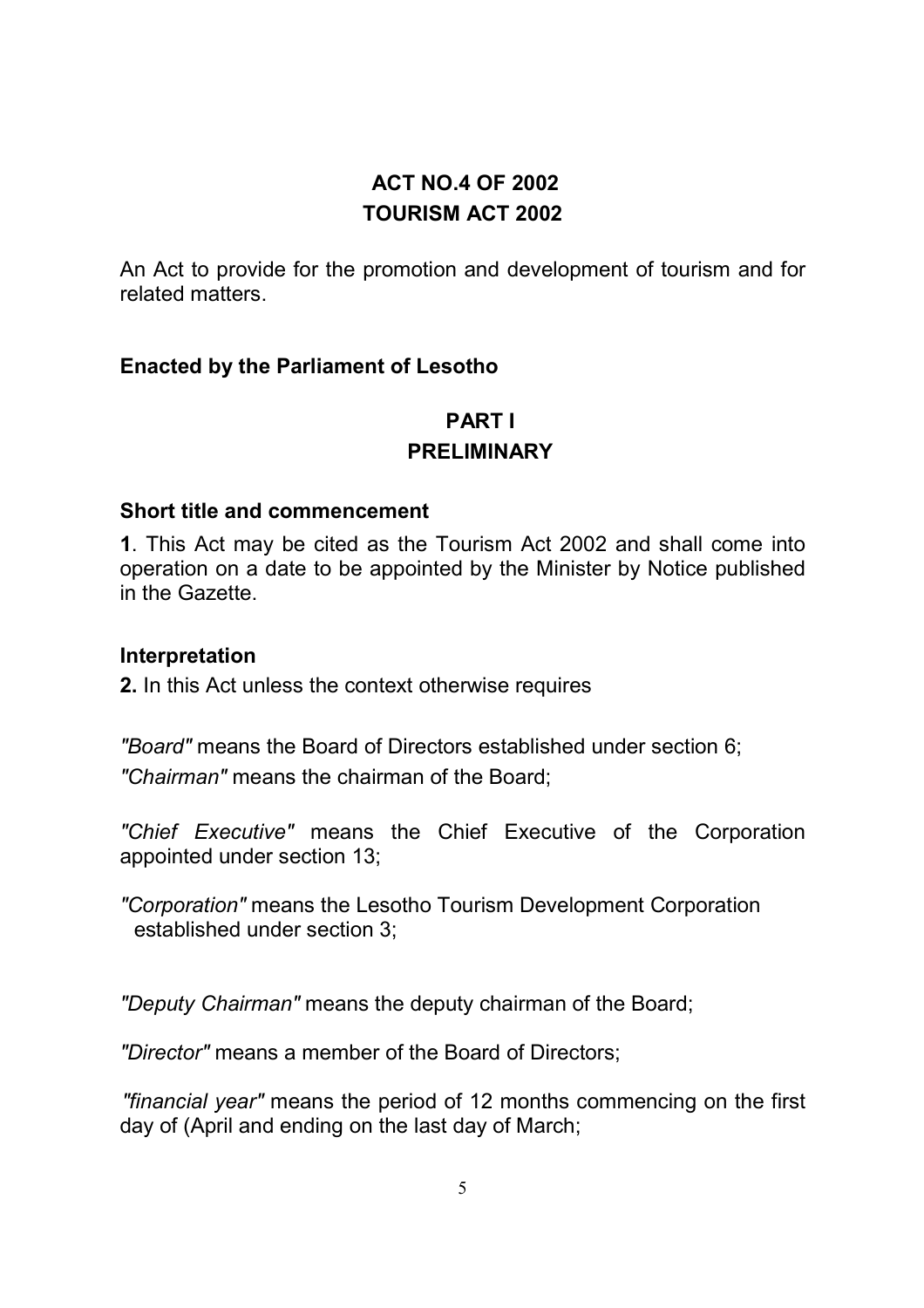"Government" means the Government of Lesotho;

"historic sites" means lands, monuments or buildings designated by the Minister as historic sites and declared to be such by Notice published in the Gazette;

"hotel" means an establishment licensed as such under Accommodation, Catering and Tourism Enterprises Act 1997;

"industry" includes any description of commercial activity, whether undertaken by public or private undertakings or combination thereof, and any section of an industry;

"land" includes land covered with water and any interest in, or right over, land;

"majority" means a simple majority of 50% plus 1 of those eligible to vote;

'member" means a member of the Board;

"Minister" means the Minister of Tourism, Sports and Culture; "Ministry" means the Ministry of Tourism, Sports and Culture;

"person" means a physical person and a juridical entity; "Principal Secretary" means the Principal Secretary of the Ministry;

"tourism development area" means an area designated as such under section 24.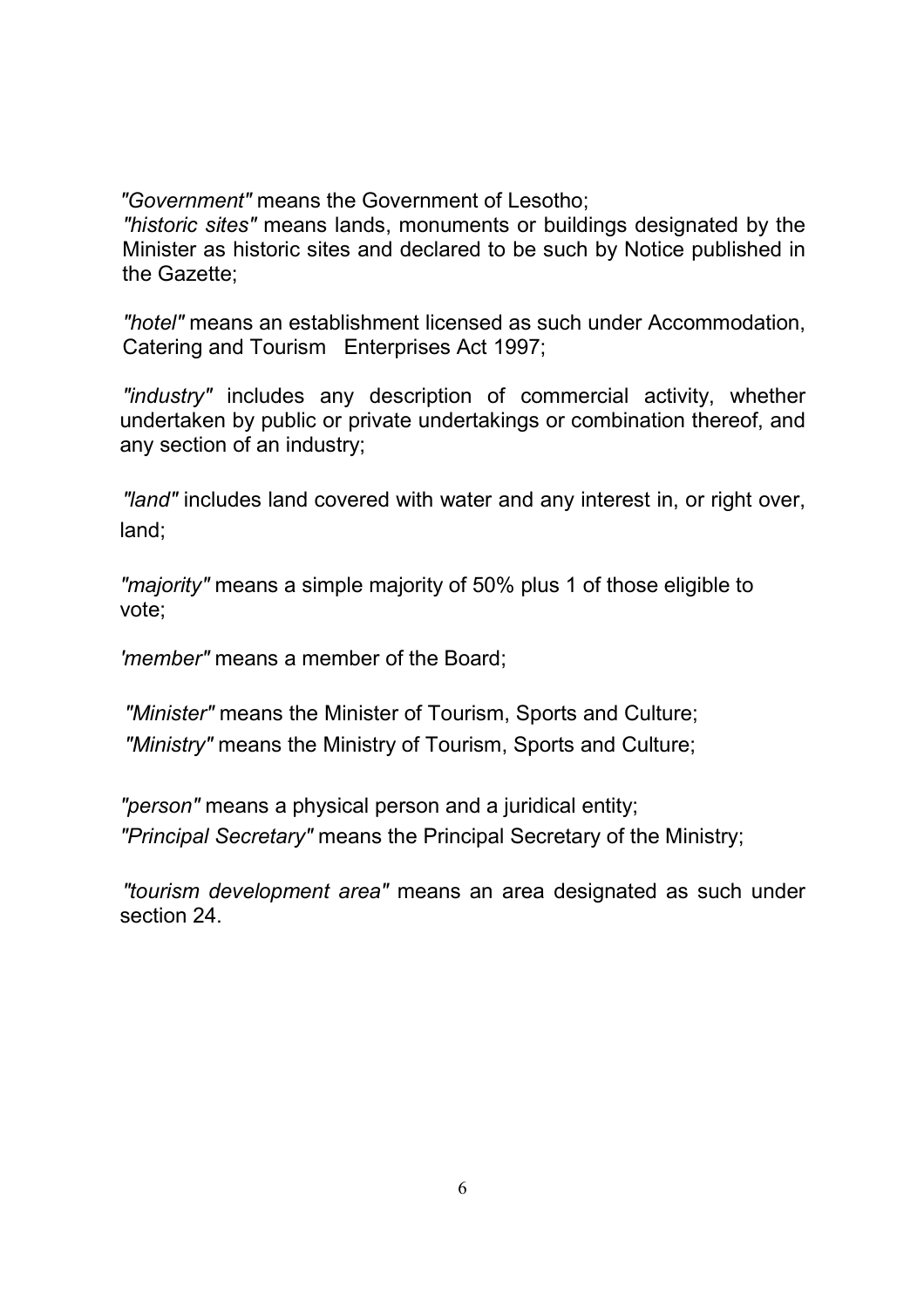# PART II

## LESOTHO TOURISM DEVELOPMENT CORPORATION

#### Establishment of the Corporation

- . 3. (1) There is established a body to be known as the Lesotho Tourism Development Corporation.
	- (2) The Corporation is a body corporate with limited liability, perpetual succession, capable of suing and of being sued in its own name and of performing such acts as are necessary for, or incidental to, the attainment of the purpose of the Corporation and the performance of the duties conferred on it by or under this Act or by Regulations made under this Act.
	- (3) The Registrar of Companies shall enter the name of the Corporation in the register of companies.
	- (4) The permanent seat of the Corporation shall be in the city of Maseru and the Corporation may, with the prior approval of the Minister, establish offices at other places within Lesotho or abroad.
	- (5) The Corporation shall have a seal and the application of the seal of the Corporation to any document shall be signed by at least one member of the Board and by the Chief Executive or other officer of the Corporation duly authorised by the Board in that behalf.
	- (6) Every document purporting to be an instrument of the Corporation which on the face of it is sealed and attested in accordance with subsection (5) shall be deemed to be such an instrument of the Corporation without further proof unless the contrary is shown.

### Functions of the Corporation

4. (1) The functions of the Corporation are-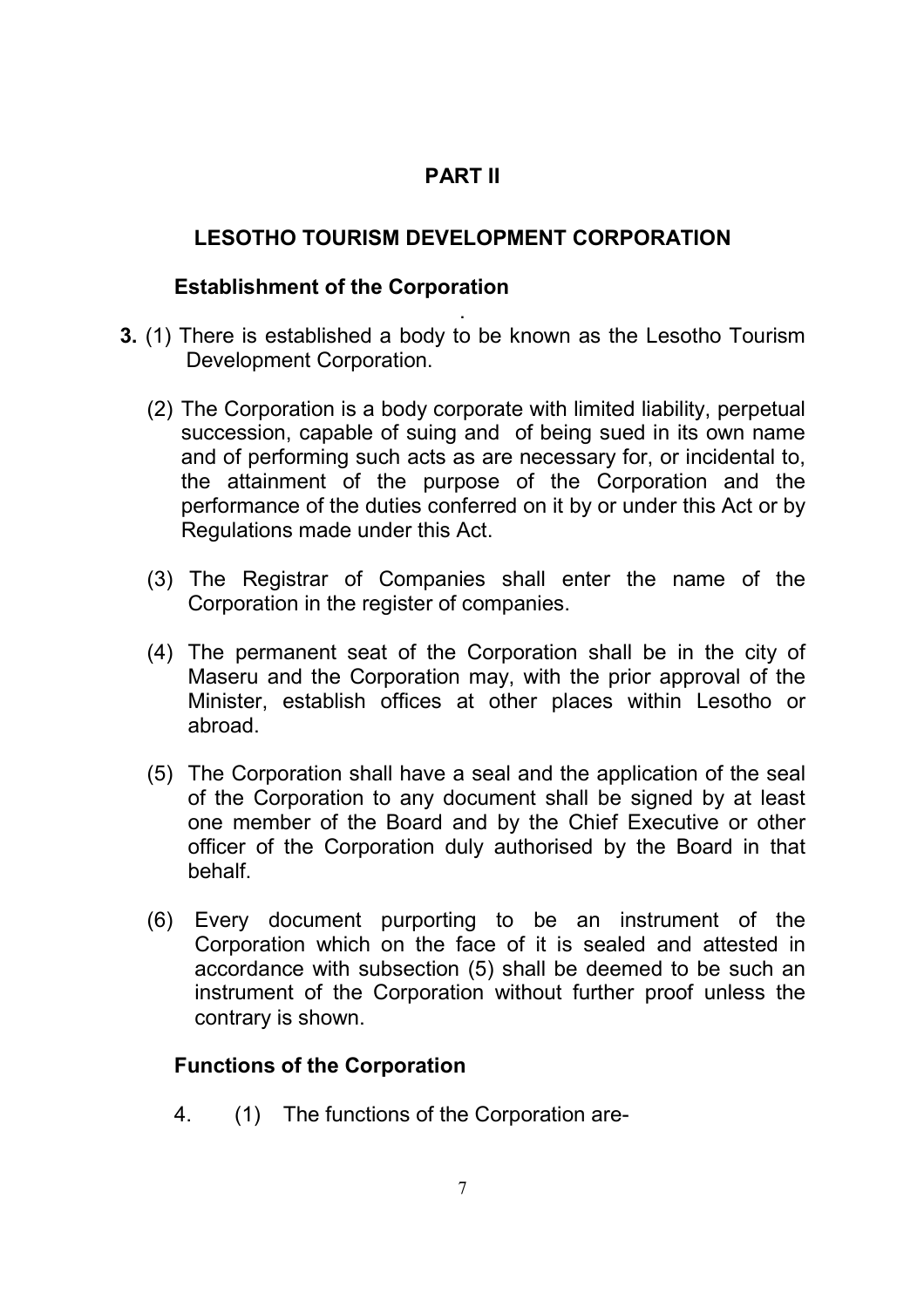- (a) to formulate and implement a National Plan for Tourism;
- (b) to develop, improve and encourage tourism in Lesotho;
- (c) to encourage the visiting of sites of historic, cultural or national interest;
- (d) to promote the revival and development of traditional handicrafts and popular crafts, festivals and culture;
- (e) to preserve and develop tourist and historic sites;
- (f) to provide, maintain and safeguard employment in the tourism industry;
- (g) to promote the efficiency and international competitiveness of the tourism industry;
- (h) to assist in the creation of markets for Lesotho products in Lesotho and elsewhere;
- (i) to carry on or establish tourist undertakings;
- (j) to advise any Ministry or public body on matters relating to tourism;
- (k) to provide or adapt sites and modernise or construct premises for tourism undertakings or assist any other person to do any of those things, and provide or assist in the provision of related services or facilities;
- (1) to manage or assist in the management of sites and premises for tourism undertakings;
	- (m) to undertake or assist the undertaking of the development, re-development and improvement of the physical environment in which the tourism industry operates;
	- (n) to grade, and classify accommodation, liquor, and tourism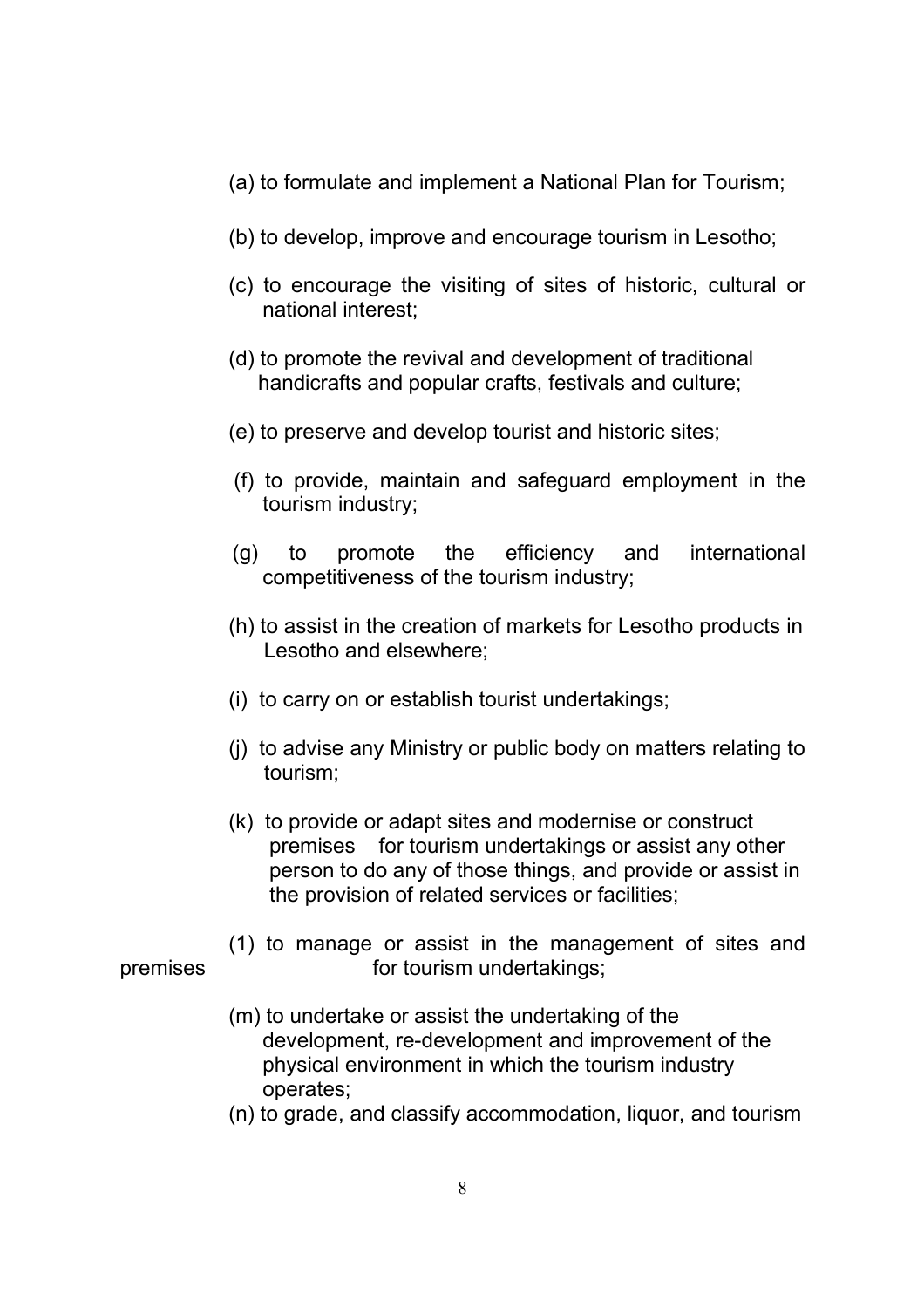related establishments; and

(0) to perform such other functions as may be conferred by or under this Act.

#### Powers of the Corporation

5. (1) The Corporation shall have power-

 (a) to acquire and dispose of land, premises, plant, machinery and

equipment and other property;

- (b) to manage, develop and carry out works on land and to maintain or assist in the maintenance of any such works;
- (c) to make land, premises, plant, machinery and equipment and

other property available for use by other persons;

- (d) to acquire, hold and dispose of security;
- (e) to form bodies corporate or partnerships, in accordance with the Partnerships Proclamation 1957, with other persons;
- (f) with the approval of the Minister of Finance, to guarantee obligations (arising out of loans or otherwise) incurred by other persons in relation to tourism;
- (g) to make grants;
- (h) subject to the Loans (Statutory Bodies)-Act 1975, to

#### borrow

money

 (i) to act as agent for other persons in matters relating to tourism;

> (j) to provide or assist in the provision of advice or other services or facilities to any person or undertaking in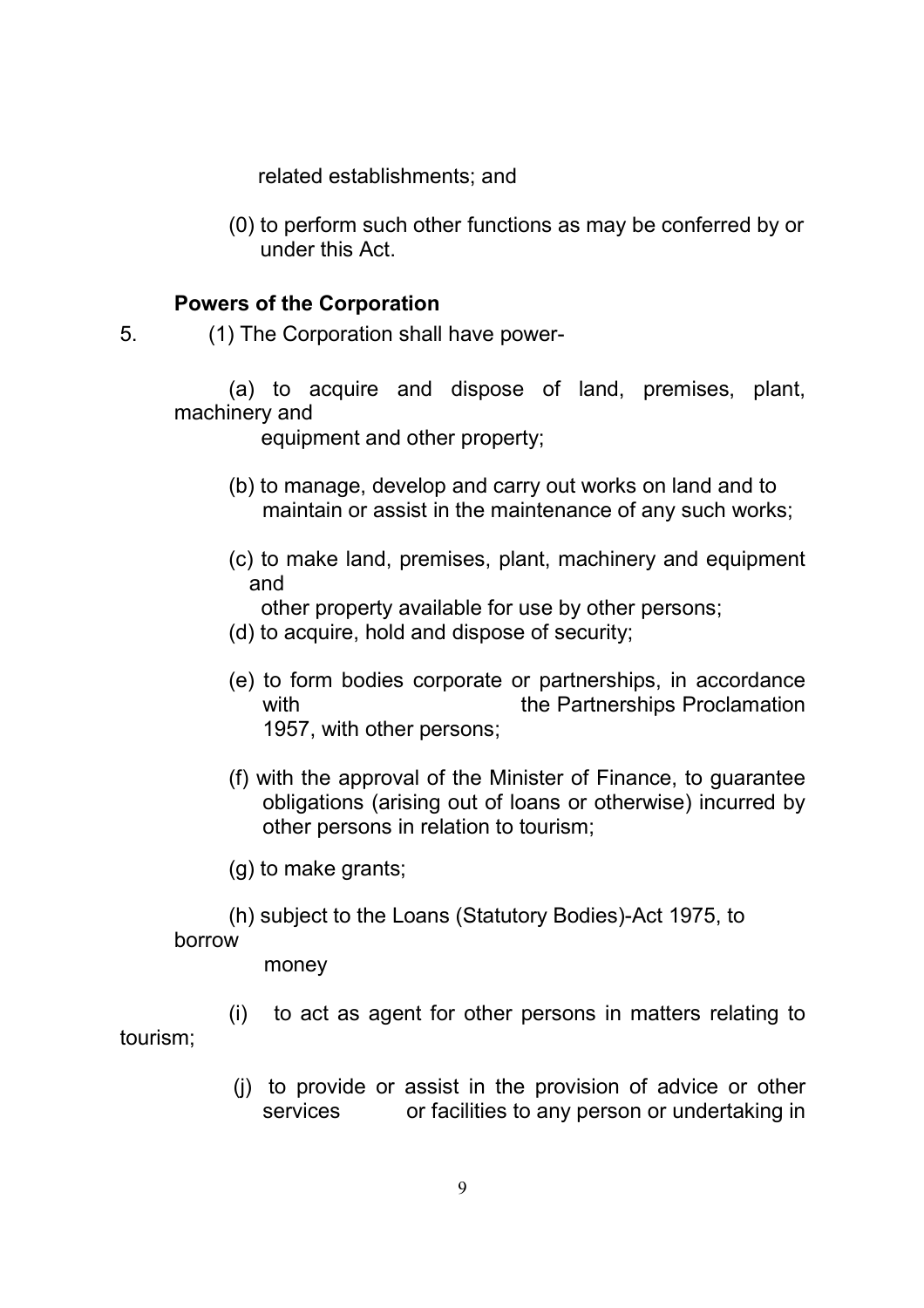matters relating to tourism;

(k) to promote or assist in the promotion of publicity relating

to the

functions of the Corporation;

- (I) to promote and undertake research in matters relating to tourism;
- (m) to reimburse or contribute to the expenses of any other person or organization promoting Lesotho as a tourist destination;
- (n) to provide vocational training for the tourism sector;
- (0) to insure with any company or person against any loss, damage, risk and liability that it may incur;
- (p) to hypothecate any of its property whether movable or immovable;
- (q) to assist any international organisation or any government, corporation, company, co-operative society, partnership or person with capital or credit by means of investment in stock shares, bonds, debentures or stocks or with other moneys or with any other resources for carrying out any project or undertaking the main purpose of which is compatible with the main purpose of the Corporation;
- (r) to appoint advisers and agents and to employ officers and employees;
- (s) by legal process to cause any corporation, company, cooperative society or partnership in which it has a share or interest, to be liquidated or placed under judicial management and for that purpose the Corporation may itself be appointed as liquidator or judicial manager;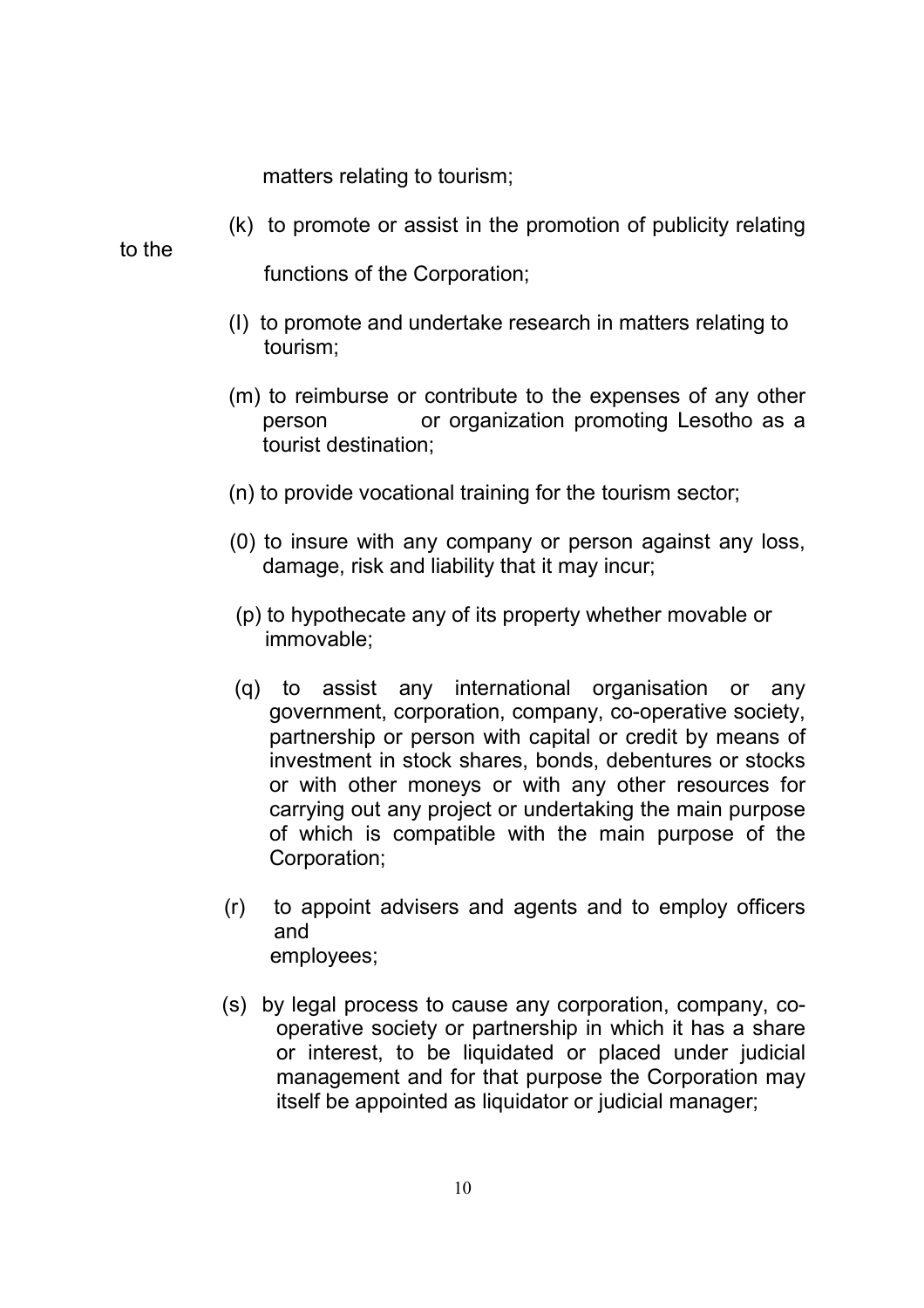- (t) to open, operate and close bank accounts;
- (u) to write off bad debts;
- (v) generally, to do anything that is necessary or conducive to the attainment of the purpose of the Corporation, inside and outside Lesotho even though it is not expressly included among the things that the Corporation may do under this section.
- (2) The Minister may, after consultation with the Corporation, give to the Corporation general directions as to the policy to be applied in carrying out the functions of the Corporation and the Corporation shall give effect to those directions.
- (3) Every decision made in accordance with directions given under subsection (2) is deemed, for all purposes, to be a decision of the Corporation.
- (4) If anything may be done by the Corporation under this section, and that thing may also be done by a Minister, Department or other agency of the Government, the Minister may, in particular cases, or in general, determine whether that thing is to be done by the Corporation or by the Minister, Department or other agency, or

jointly on such conditions as may be determined by the **Minister** 

- (5) The Corporation may delegate its powers and duties to a committee on such conditions as it may determine and such delegation shall be published in the gazette.
- (6) If the Corporation considers it necessary for safeguarding an investment made by it, it may act as director, manager, trustee, curator, executor or administrator of any business, estate, trust or fund or may designate any person to act as such on behalf of the Corporation.
- (7) In exercising its functions the Corporation shall have regard to the requirements of agriculture, efficient land management, the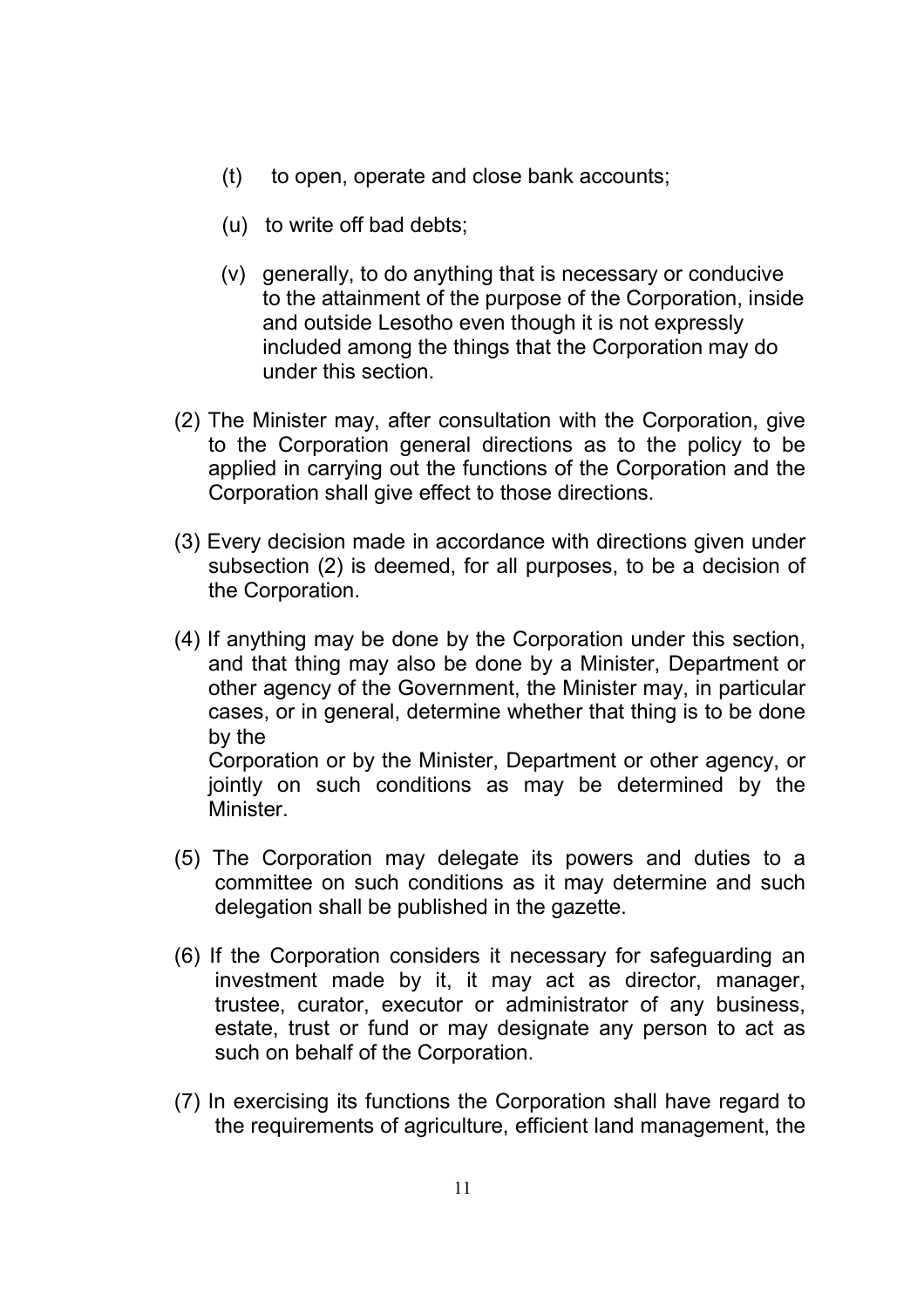needs of the local community and to the requirement for protecting the environment.

#### Establishment and composition of the Board

- 6. (1) The governing body of the Corporation shall be a Board of **Directors** 
	- (2) The Board shall consist of-
		- (a) the Director of Tourism, who shall be the Chairman;
		- (b) the Chief Executive appointed under section 13, who shall be an ex-officio member; and
		- (c) a member nominated by the Lesotho Council for Tourism, who shall be the Deputy Chairman;
		- (d) a representative of the Hotels and Hospitality Association;
		- (e) 4 other members.
	- (3) Members shall be appointed by the Minister, by notice published in the Gazette.
	- (4) A person shall not be appointed to be a member of the Board under subsection (2)(c) unless he is in possession of qualifications or experience in any of the following
		- (a) tourism;
		- (b) finance;
		- (c) environment;
		- (d) law;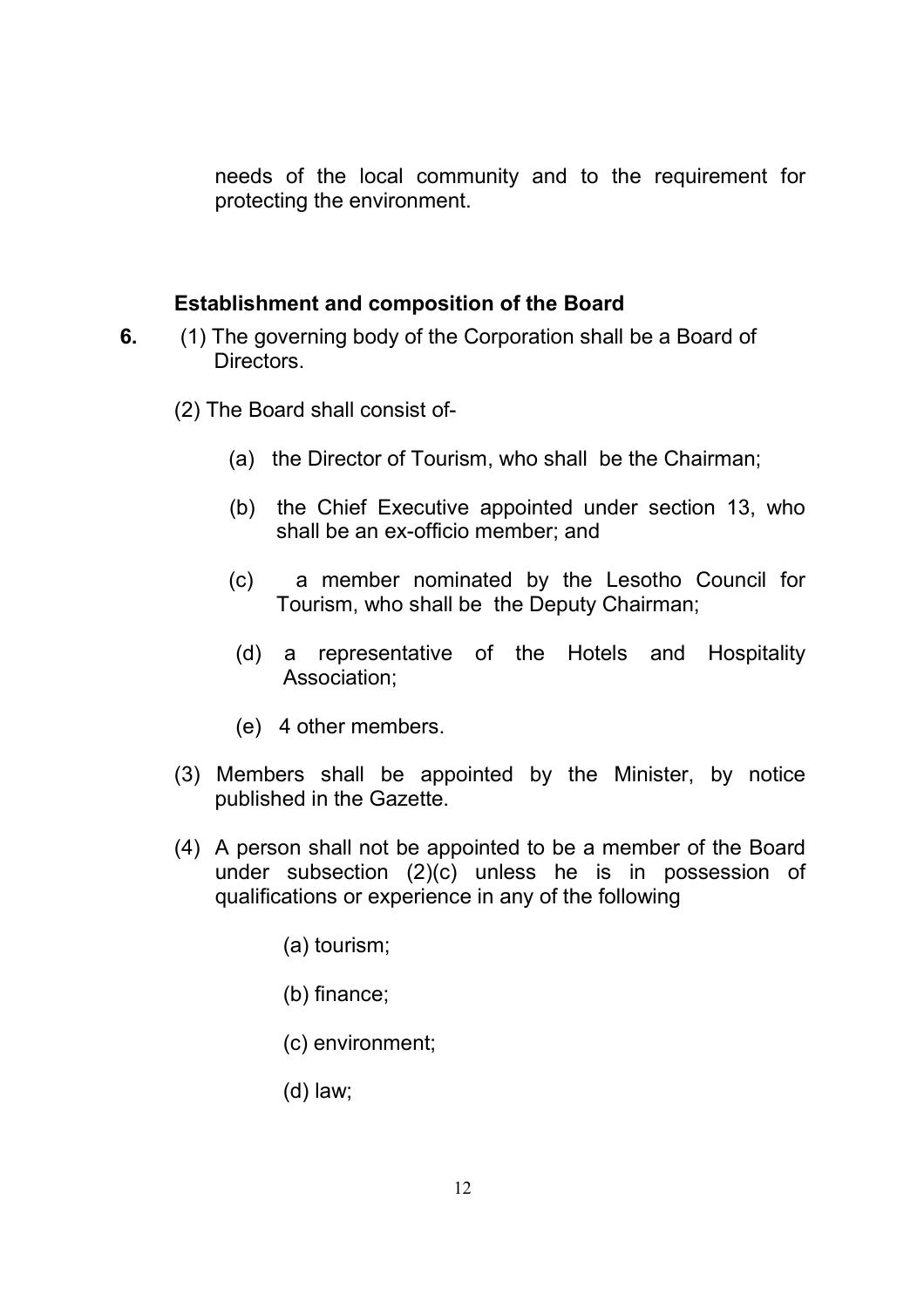(e) culture; or

(f) physical planning.

- (5) A member, other than the Chairman and the Chief Executive, shall hold office for a period of 3 years and may be reappointed.
- (6) If the Chairman or Deputy Chairman ceases to be a member of the Board he shall cease to be the Chairman or Deputy Chairman, as the case may be.

Vacation of office

- (7). (1) A member of the Board, except the Chairman and the Chief Executive, shall cease to be a member and shall vacate his office if he-
	- (a) accepts or continues to hold office or employment with the Corporation;
	- (b) has had his estate sequestrated or is insolvent;
	- (c) is incapacitated by reason of physical or mental illness;
	- (d) has been absent from the meetings of the Board for more than 3 consecutive meetings without the permission of the Board;
	- (e) has been convicted of an offence without the option of a fine;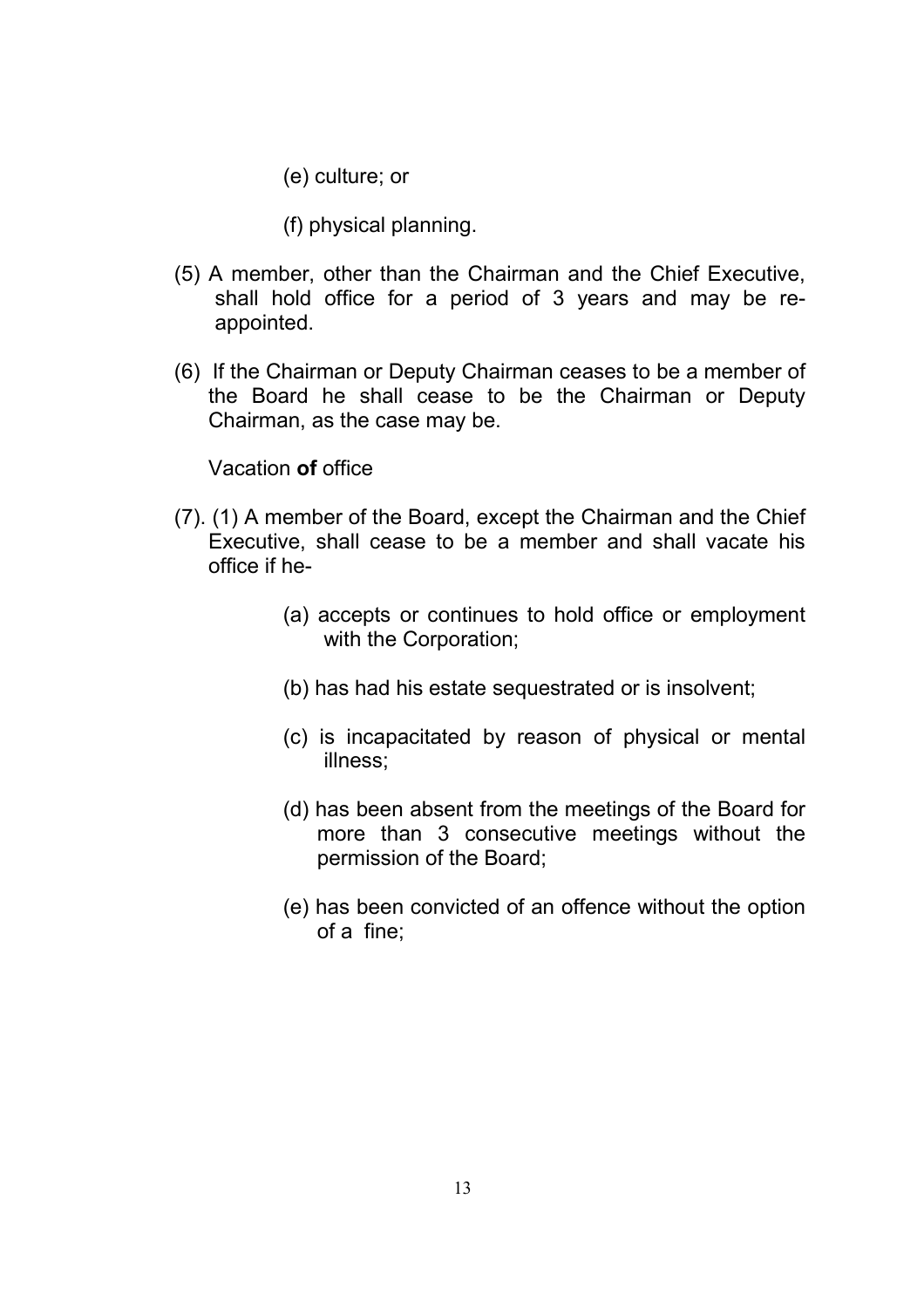- or
- (f) is otherwise unable or unfit to discharge the functions of a member of the Board or is, in the opinion of the Minister, unsuitable to continue as a member.
- (2) If it member dies, resigns or otherwise vacates his office before the expiry of the term for which he was appointed, the Minister shall, subject to section 6(4), appoint another person to fill the vacancy.
- (3) The Minister may terminate the appointment of a member if it is necessary in the interest of the effective performance of the functions of the Corporation under this Act or if the public interest of the effective performance of the functions of the Corporation under this Act or if the public interest so requires.

#### Meetings of the Board

- 8. (I) The Board shall meet as often as the business of the Corporation may require, but in any case not less than four times in each financial year.
	- (2) The Chairman shall preside at all meetings of the Board and, in his absence the Deputy Chairman shall preside.
	- (3) Any issue before the Board at a meeting shall be decided by the majority of votes of the members present and voting.
	- (4) The quorum at a meeting of the Board shall be 5 members.
	- (5) A presiding member shall have a deliberative vote and in the event of an equality of votes, he shall have a casting vote.
	- (6) Subject to this section, the Board shall regulate its own procedure.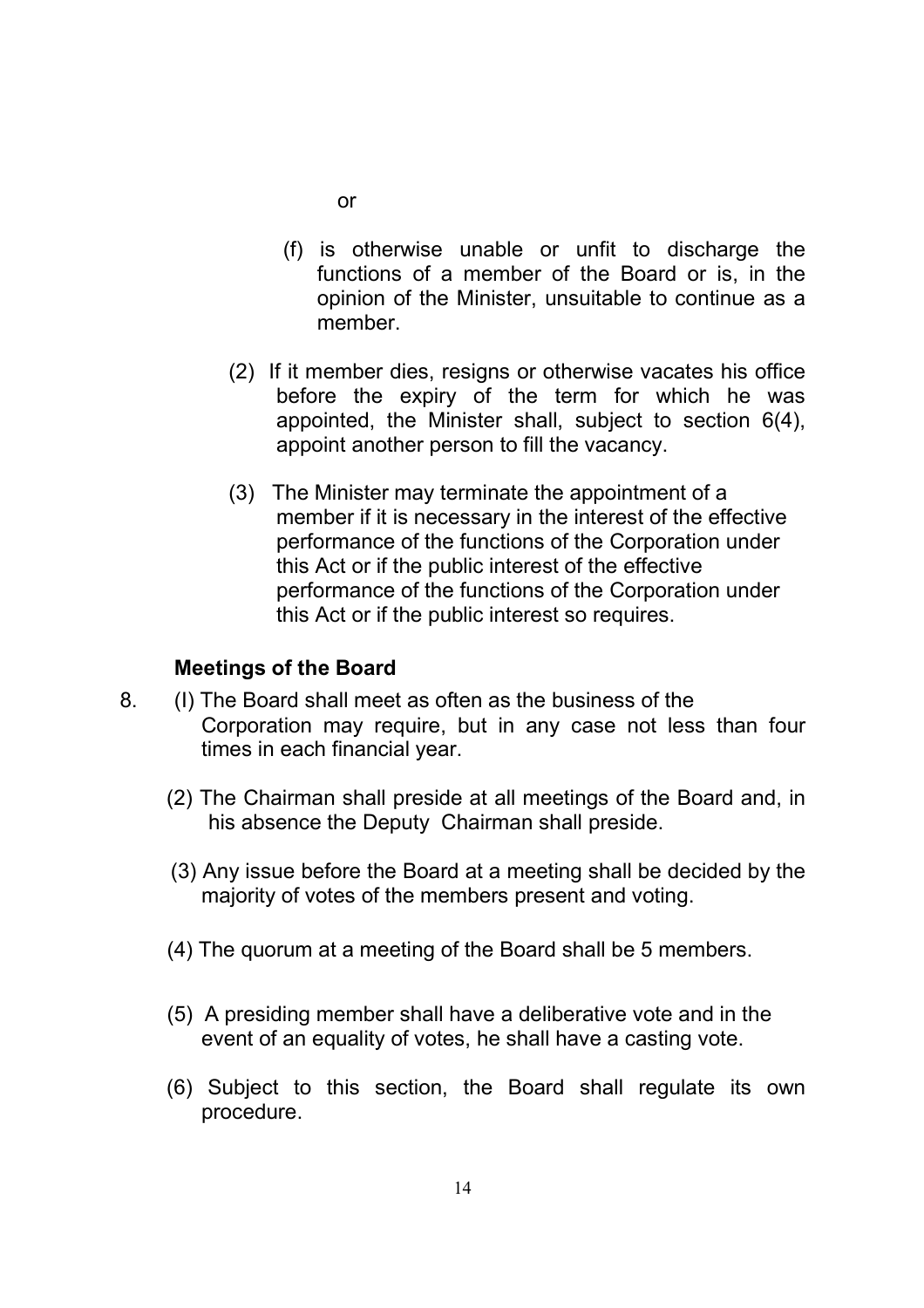(7)The validity of any act or proceedings of the Board shall not be affected by any vacancy among the members or by any defect subsequently discovered in the appointment of a member or by reason that some person who was not entitled to do so took part therein.

#### Remuneration of members of the Board

9. A member of the Board, shall be paid such remuneration, fees and allowances for expenses as may be determined by the Minister after consultation with the Minister of Finance.

#### Personal immunity

10. No member of the Board shall be personally liable for any debt or obligation of the Corporation.

#### Disclosure of interest

- 11. (1) A member who has any direct or indirect interest in any company or concern with which the Corporation proposes to make any contract with or any interest in such a contract shall disclose to the Board the fact of that interest, and such disclosure shall be recorded in the minutes of the Board and such member shall refrain from voting on any matter relating thereto.
	- (2) A member who contravenes sub-section (I) commits an offence and, or conviction, is liable to a fine not exceeding M600 or to imprisonment for a period not exceeding 3 months.

#### **Committees**

- 12. (1) The Board may, on such terms and conditions as it may determine establish committees for the purposes of carrying out its functions as may appear to it appropriate.
	- (2) The membership of such committees shall consist of all or any of the persons listed in the Schedule and the Minister may, on the advice of the Board, amend the Schedule.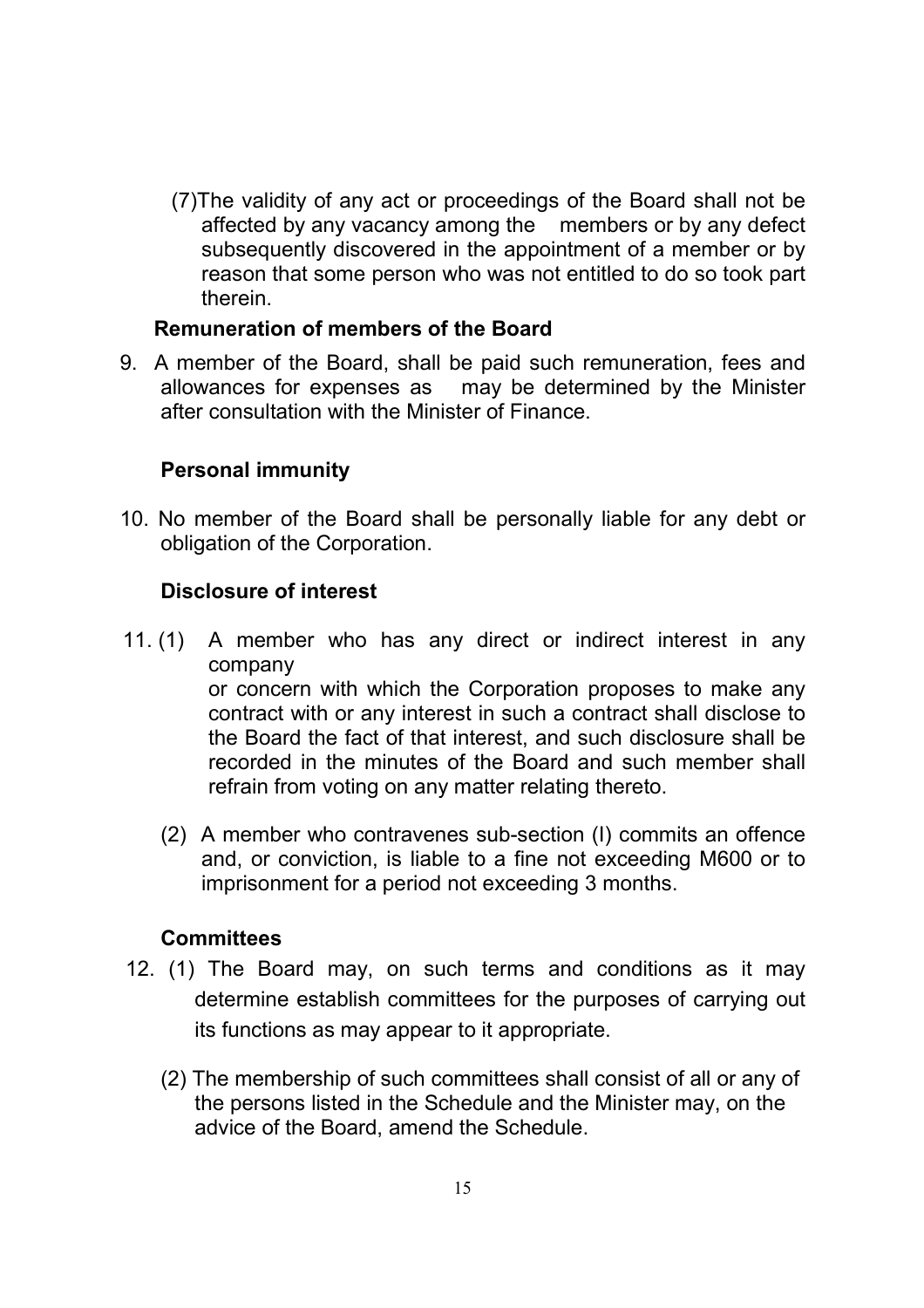(3) The Corporation shall pay members of any committee established under subsection (1), who are not members of the Board or employees of the Corporation traveling and other allowances, including compensation for loss of remunerative time, in accordance with arrangements to be made by the Minister after consultation with the Minister of Finance.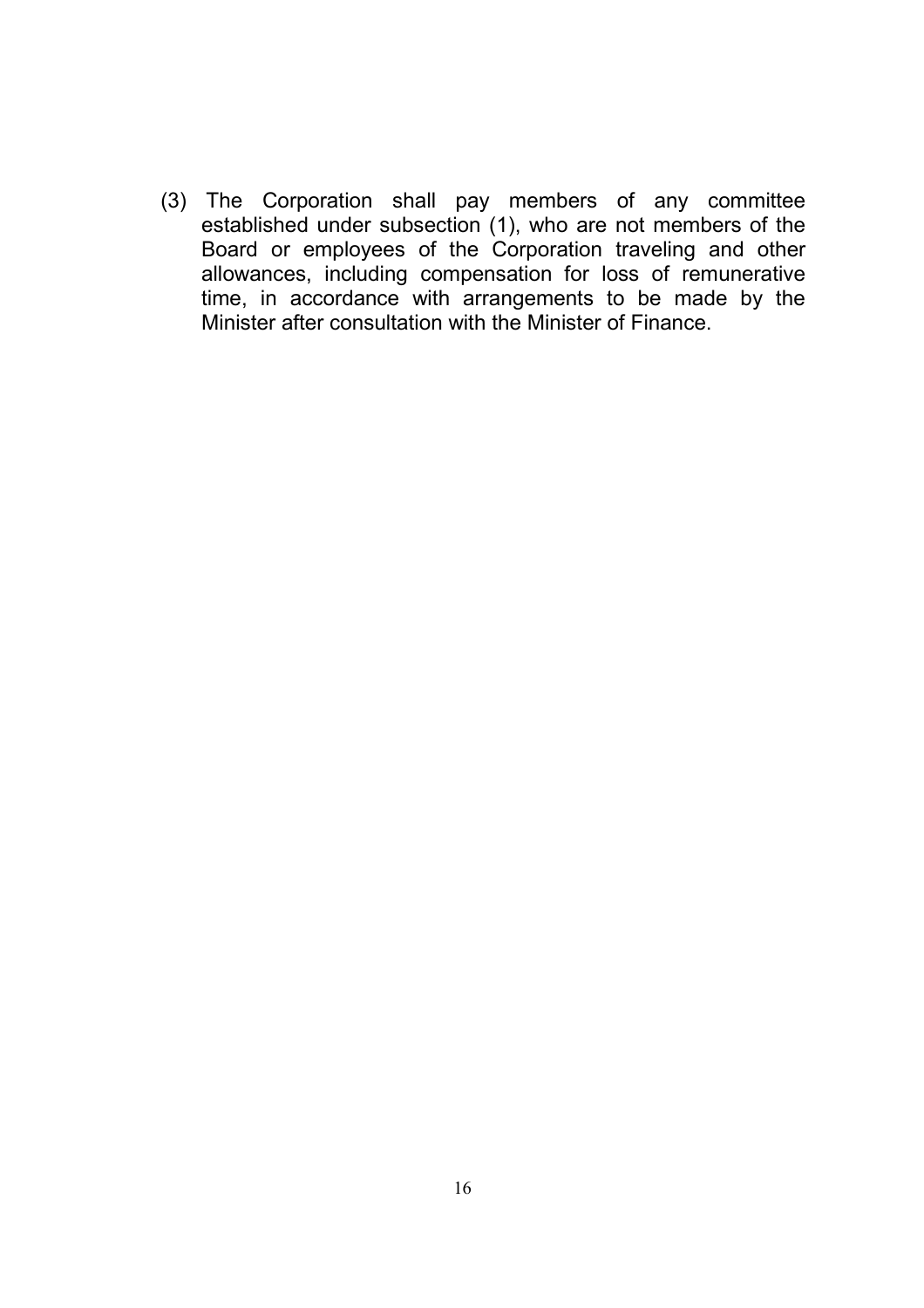# PART III

#### STAFF OF THE CORPORATION AND CONDITIONS OF **SERVICE**

#### Staff of the Corporation

13.(1) The staff of the Corporation shall consist of-

- (a) the Chief Executive who shall-
	- (i) subject to approval of the Minister, be appointed by the Board for a period of 4 years and may be re- appointed;
	- (ii) be secretary to the Board;
	- (iii) be responsible for the execution of Government policy on tourism and the day to day transaction of the Corporation's business; and
	- (iv) perform any other duties as may be assigned to him by this Act of the Board; and
- (b) such other staff as may be appointed by the Board.
- (2) In the absence of the Chief Executive, the Board may appoint another person or a director to act as stich.

#### General conditions of service

14. The Corporation may, subject to the approval of the Minister, in respect of its officers and employees, prescribe the general conditions of service and disciplinary measures and may remunerate, discharge or suspend them temporarily, and indemnify them in respect of any harm, damage or loss suffered by them in the course of the performance of their duties.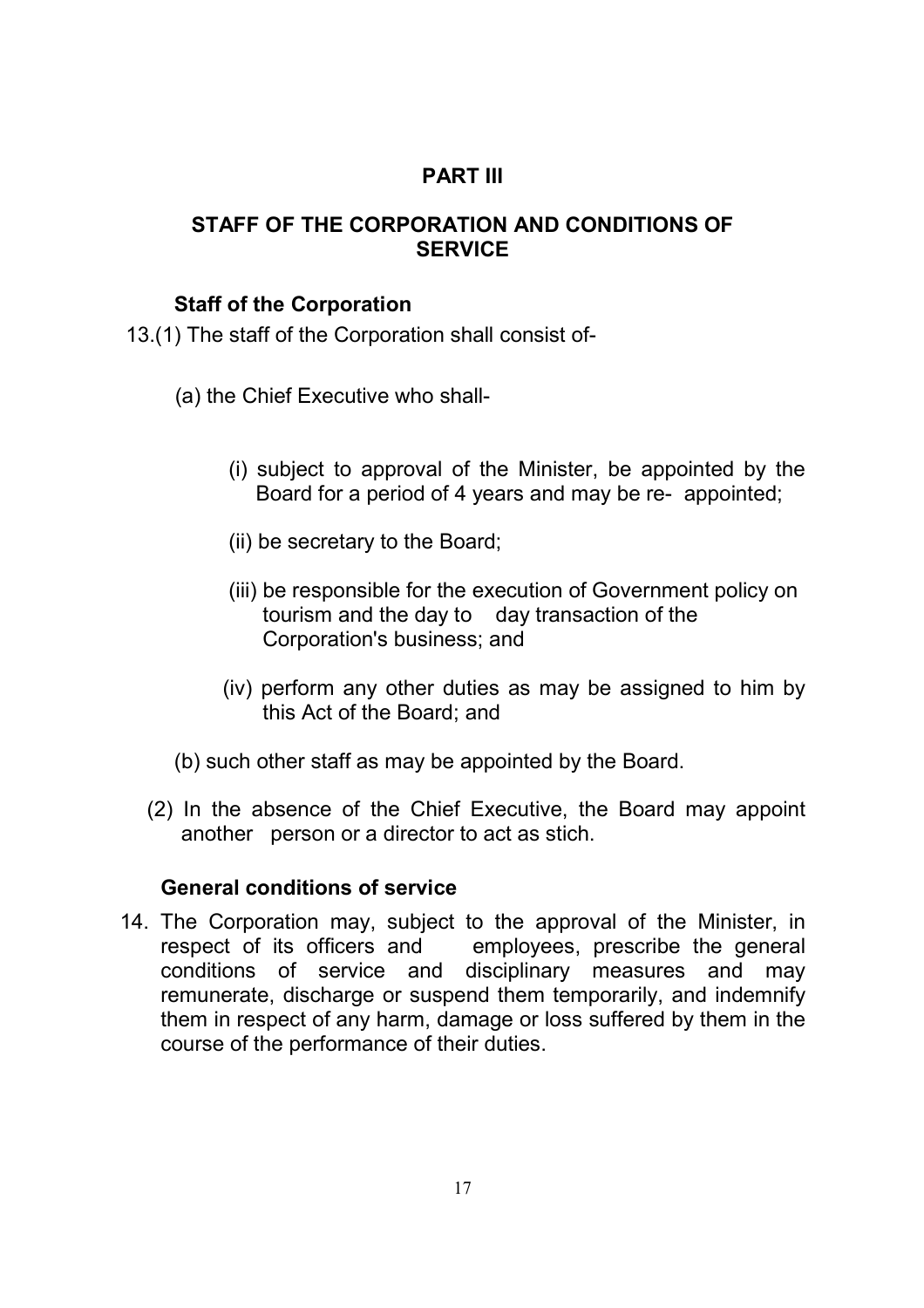#### Pensions etc.

- 15. The Corporation may, subject to the approval of the Minister-
	- (a) establish and maintain pension, superannuation, provident or other funds as it may consider desirable for the provision of payments or other allowances on death, sickness, injury, superannuation, resignation or retirement or discharge of its officers and other staff.
	- (b) make rules for the payment of moneys out of the revenue of the Corporation to funds established under this section and providing for the contribution to such funds by the officers and employees of the Corporation.
	- (c) contract with an insurance company or other body for the maintenance of funds established under this section.

### PART IV

### FINANCIAL PROVISIONS

#### Share capital

- 16. (1) The share capital of the Corporation shall be determined by the Minister and the Government shall be the majority shareholder by 51%.
	- (2) The Minister of Finance shall subscribe for the shares of the capital stock of the Corporation and shall pay the amount of such subscription out of the Consolidated Fund at such time as the Corporation may require.
	- (3) The shares of the Corporation are not transferable and shall be recorded in the register of the Corporation in the name of the Ministry.
	- (4) The share capital of the Corporation may, with the approval of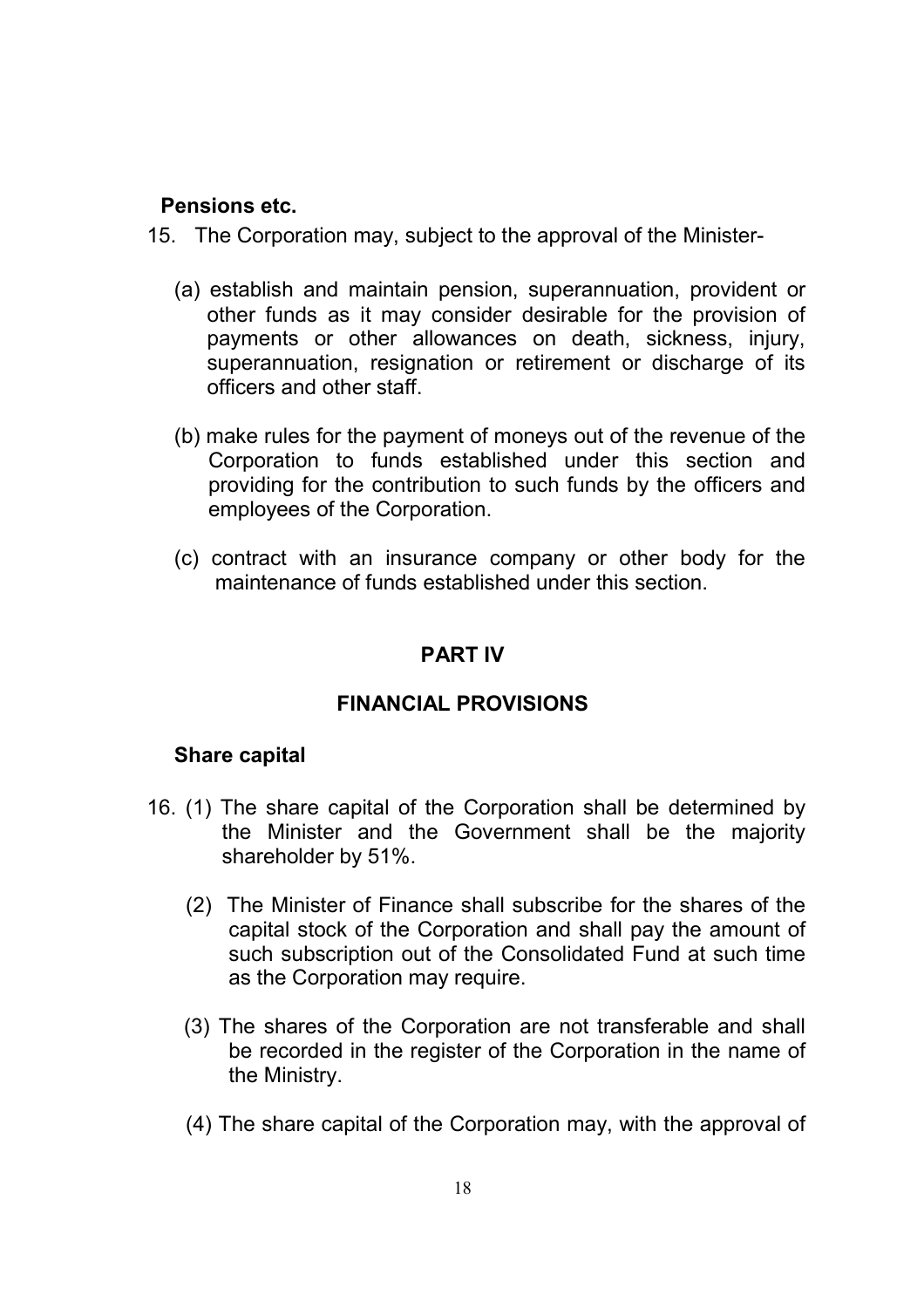the Minister, be increased to such an extent as the Corporation may authorise and the Corporation shall give notice of the increase by notice published in the Gazette.

 (5) The liability of the Government as sole shareholder in the Corporation is limited to the amount unpaid on the shares held by the Government.

#### Funds of the Corporation

- 17. (1) The funds, assets and resources of the Corporation consist of-
	- (a) the share capital of the Corporation;
	- (b) all funds, assets and resources under a contract entered into by the Government of Lesotho and third persons on behalf of the Corporation prior to its establishment, that have been assumed and accepted by the Corporation;
	- (c) all moneys or property that may from time to time be donated, lent or granted to the Corporation
		- (i) by the Government or by a Ministry, Department or other agency of the Government, pursuant to any powers lawfully vested in it by an Appropriation Act or otherwise; and
		- (ii) by another government, by a person or by an international organisation;
	- (d) all property and investments acquired by or vested in the Corporation and all money earned or arising therefrom;
	- (e) sums from time to time received or falling due to the Corporation in respect of the repayment of any loan or advance made by the Corporation or the interest payable of any such loan or advance;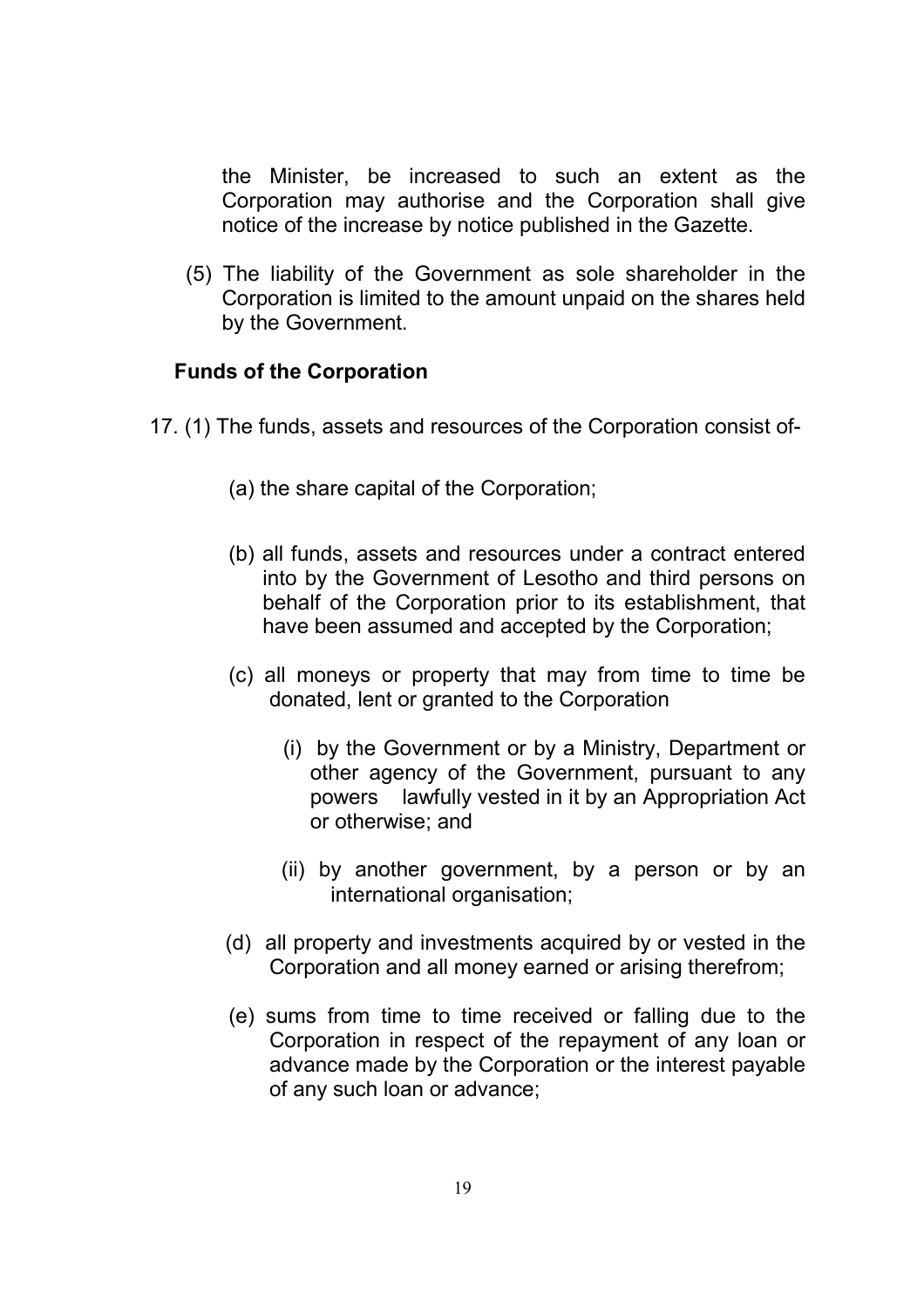- (f) moneys raised or borrowed by the Corporation;
- (g) all other moneys or property that may in any manner become payable to or vested in the Corporation in respect of any matter incidental to its functions, powers and duties.
- (2) The expenditure incurred by or on behalf of the Corporation, including the expenses of directors and the costs and expenses of audit, is defrayed out of the funds of the Corporation, but no director, except the Chief Executive, is entitled to the payment of remuneration other than reasonable expenses out of the funds of the Corporation.
- (3) The Corporation shall manage its affairs in a prudent manner in accordance with high standards prevalent in a commercial undertaking.
- (4) All income and property, and all profits of the Corporation, from whatever source they may be acquired, shall be applied exclusively to the promotion of the functions of the Corporation and no dividend shall be paid to the shareholder.
- (5) The Corporation may establish general and other reserves, and may credit to those reserves such appropriations as may be authorised in the annual estimates of the Corporation.
- (6) The Corporation shall not, except with the consent of the Minister, dispose of or grant a lease of land.
- (7) If the Corporation has made a loan under the provisions of this Act on the security of any corporeal property or has under the provisions of the Act sold or acquired the seller's rights under a hire purchase or installment sale agreement to any corporeal property, the Corporation may, from time to time, value or inspect that property, or cause it to be valued or inspected, and for that purpose may in writing authorise any of its officers, employees or agents or any other person to make that valuation or inspection and any person authorised to value or inspect corporeal property may, at all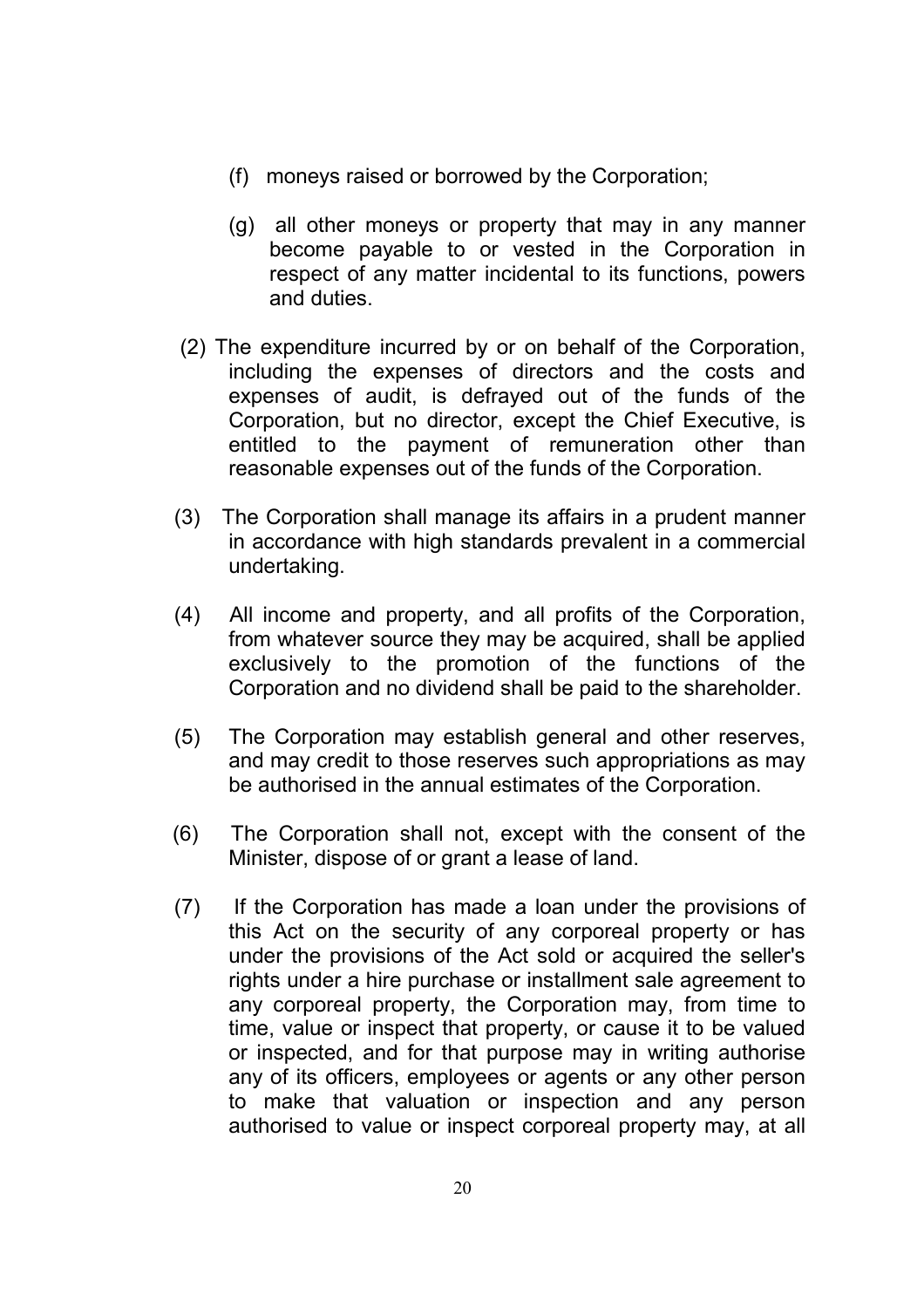reasonable times, value and inspect that property and enter upon any land or premises if it is necessary for that purpose.

#### Bank accounts

- 1 18. (1) The Corporation may, with the approval of the Board, open and maintain an account or accounts with an approved bank or banks licensed or registered under the Financial Institutions Act 1999 and shall maintain at all times at least one such account.
	- (2) All moneys received by the Corporation shall be paid into the bank and shall be credited to such of the Corporation's accounts as may be appropriate.

#### Investment of funds

- 19. The Corporation may invest all or any of its moneys not required for the performance of its functions
	- (a) in the purchase of any security issued, or in any deposit account maintained by the Government of Lesotho or by any government of a country approved by the Minister, acting in consultation with the Minister of Finance;
	- (b) in any securities in which a trustee may invest under the provision of any law in force in Lesotho;
	- (c) in deposits in any bank or building society;
	- (d) in any other securities approved either generally or specifically by the Minister of Finance in writing.

#### Accounts and audit

 20. (1) The Corporation shall cause proper books of account to be kept,.

 as well as necessary books and records in connection therewith.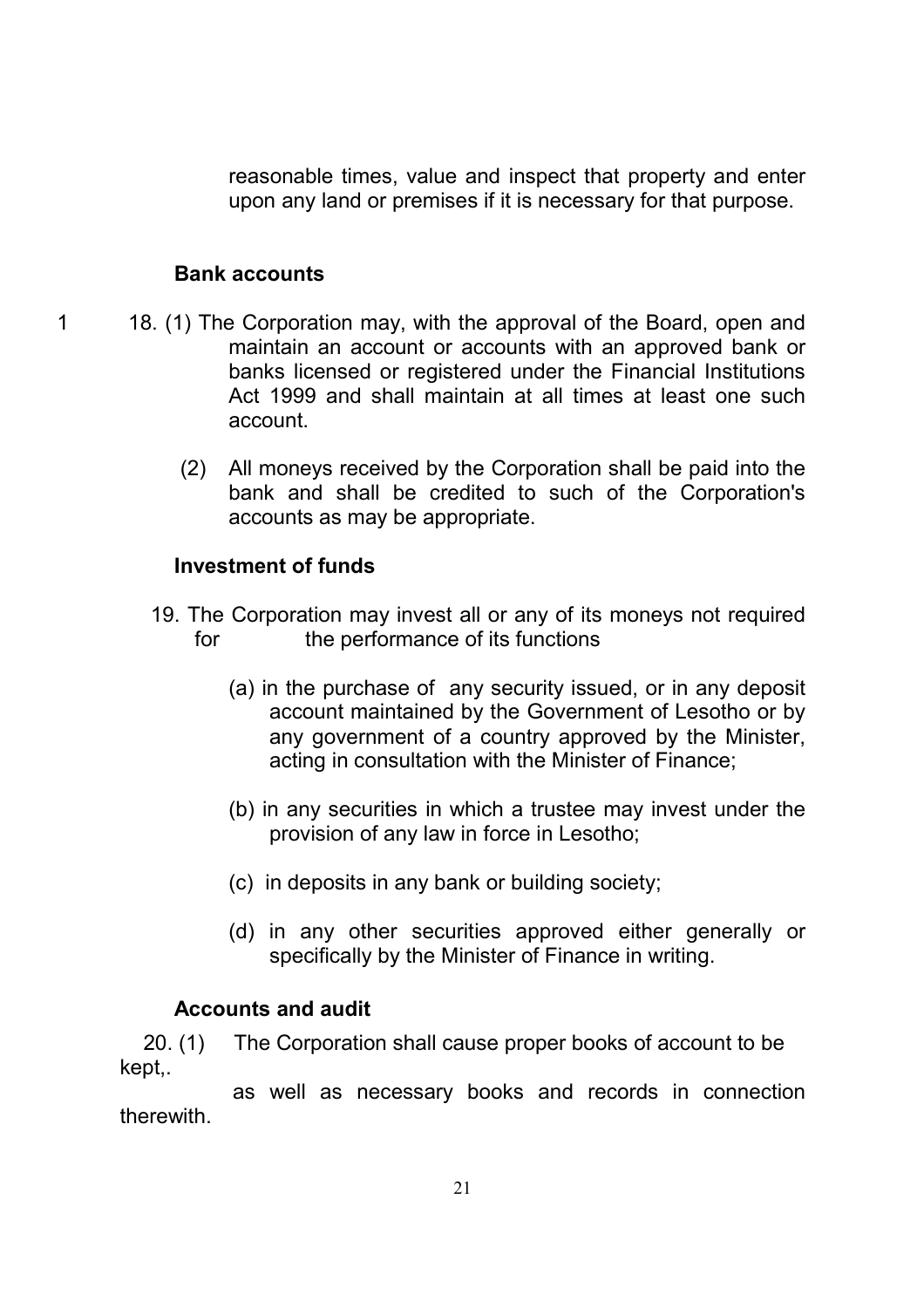- (2) The accounts of the Corporation shall be audited by the office of the Auditor General or a Chartered Accountant appointed by the Auditor General.
- (3) The auditor may by writing under his hand, require the production of all books, deeds, contract, vouchers, receipts and other documents or computerised records relating to the accounts or investments of the Corporation that he may deem necessary for the purpose of the audit.
- (4) The auditor may, by notice in writing, summon all such persons as may appear to him to have knowledge of the affairs of the Corporation, to appear before him personally at the offices of the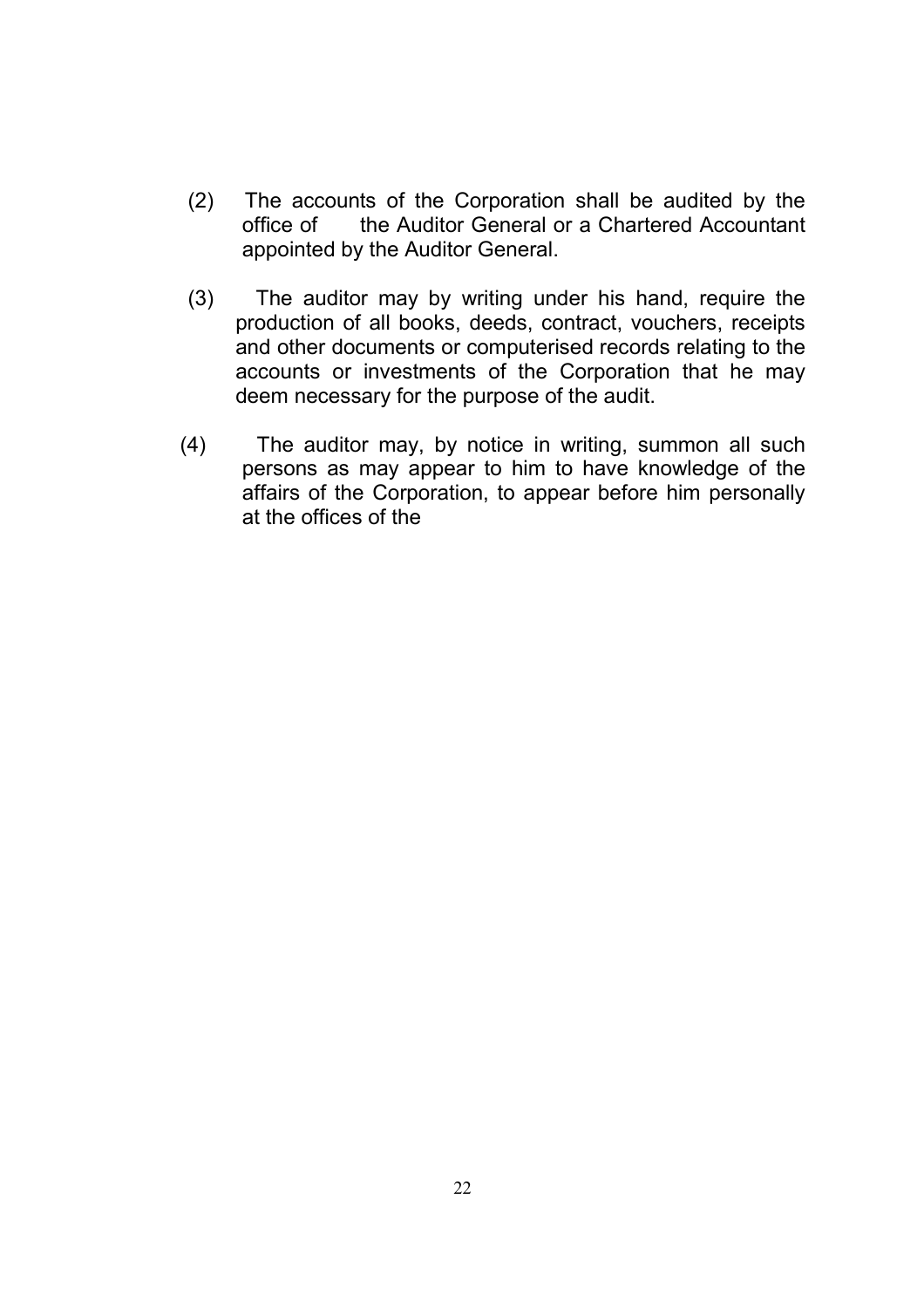Corporation at a time to be fixed in that notice, for examination in connection with any document, record or matter relating to the audit.

 (5) Every person summoned to attend to give evidence or to produce any paper, book, record or document before the auditor under this section is entitled in respect of such evidence or the disclosure of any communication, or the production of any such paper, book, record or document, to the same right or privilege as before a court of law.

#### Financial accountability

- 21. The Corporation shall
	- (a) prepare in respect of each of its financial year a statement of accounts in such form as the Minister of Finance may prescribe;
	- (b) provide the Minister with such information relating to the activities or proposed activities of the Corporation as the Minister may from time to time require;
	- (c) permit any person authorised by the Minister of Finance for that purpose, to inspect and make copies of its accounts, books documents, papers or computerised records and to afford the person such explanation as he may reasonably require.

#### Assets and liabilities

22. Upon the commencement of this Act, all assets and liabilities of the Lesotho Tourist Board shall vest in the Corporation.

#### Annual report

23. It shall be the duty of the Corporation to make available to the Minister not later than 3 months after the end of each financial year, a report dealing with the operations of the Corporation during that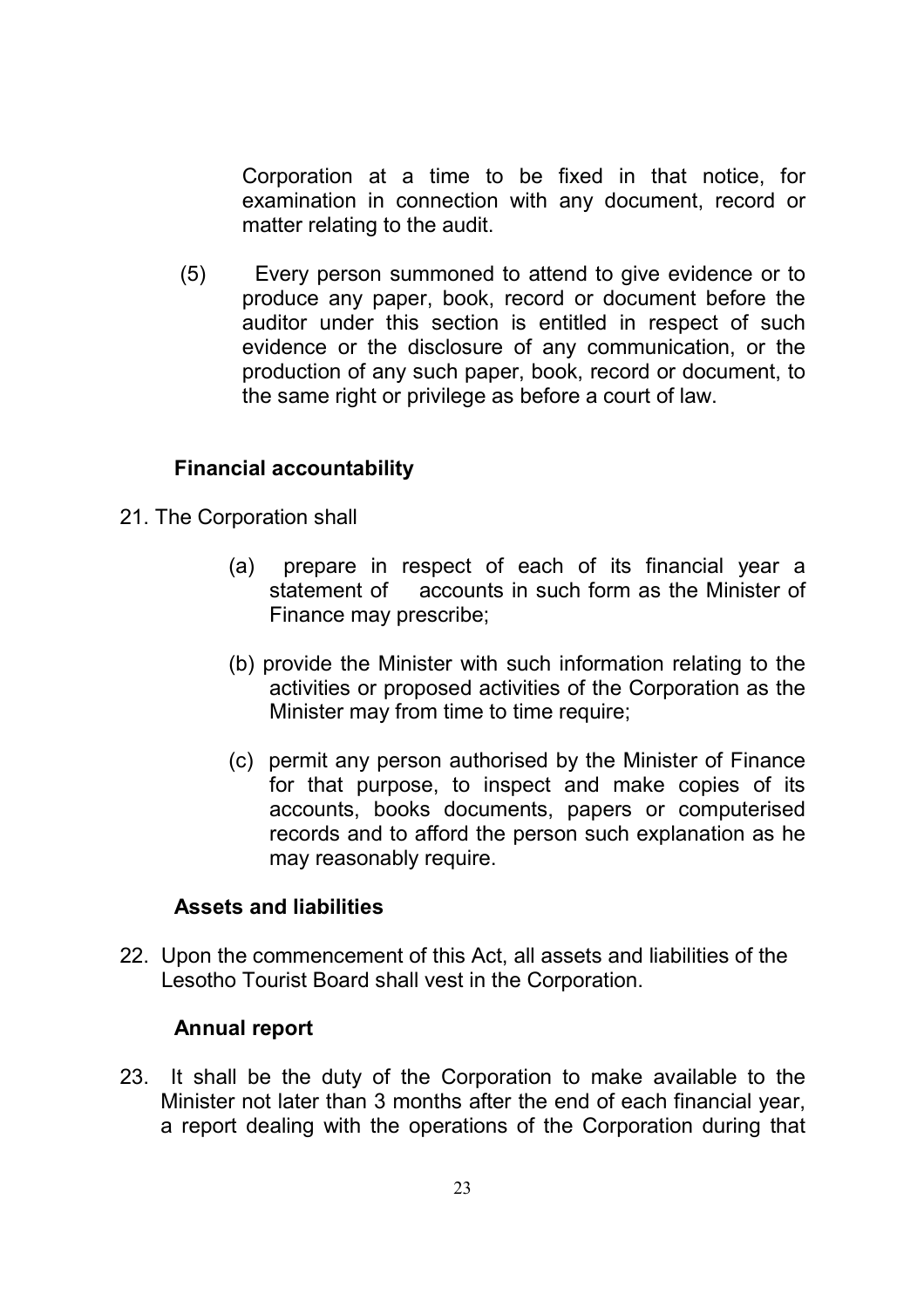year, and the Minister shall table the report in Parliament within 15 sitting days.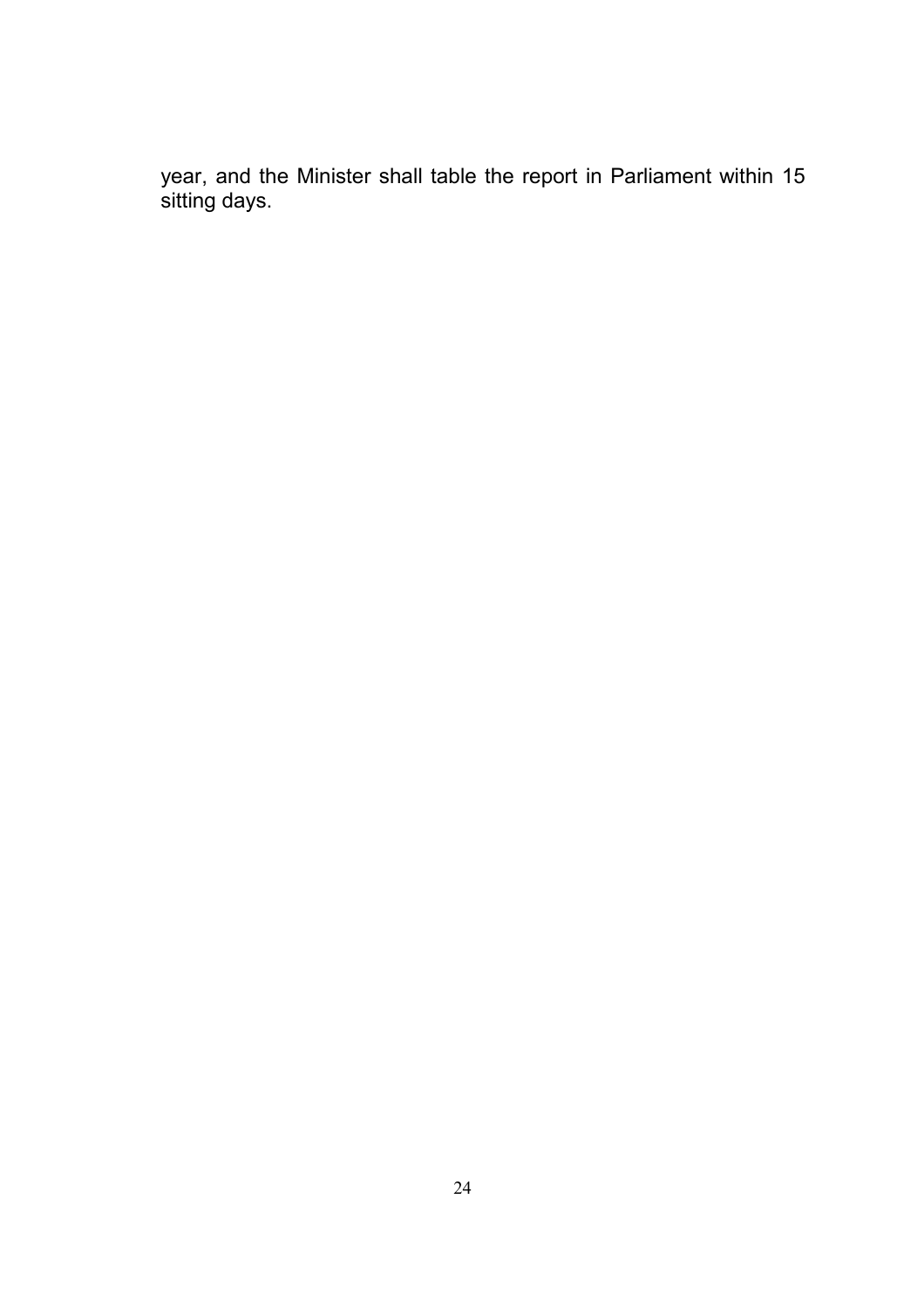# PART V TOURISM DEVELOPMENT

#### Designation of Tourism Development Areas

24. The Minister may, following consultation with the Minister of Local Government, by notice published in the Gazette, designate specified areas as tourism development areas and the areas shall be subject to the planning restrictions and eligible for financial assistance as the Minister may determine.

#### Schemes of financial assistance

- 25. (1) The Corporation may prepare and issue schemes for the provision of financial assistance by way of grant, loan or exemption, for the carrying out of such projects as may be specified in the schemes, being projects, which may
	- (a) provide or improve tourist amenities;
	- (b) protect, preserve or enhance buildings, sites or items of Basotho heritage;
	- (c) foster, promote or enable cultural activities to take place.
	- (2) A project may be eligible for financial assistance under this section if it furthers any of the objectives set out in subsection  $(1).$
	- (3) Any scheme prepared under subsection (1) shall be submitted to the Minister for approval with or without modification, after consultation with the Minister of Finance.
	- (4) In making a grant, loan or exemption under any scheme made by virtue of this section, the Minister may, subject to the provision of the scheme, impose such terms and conditions as he thinks fit, including conditions for the payment of a grant or removal of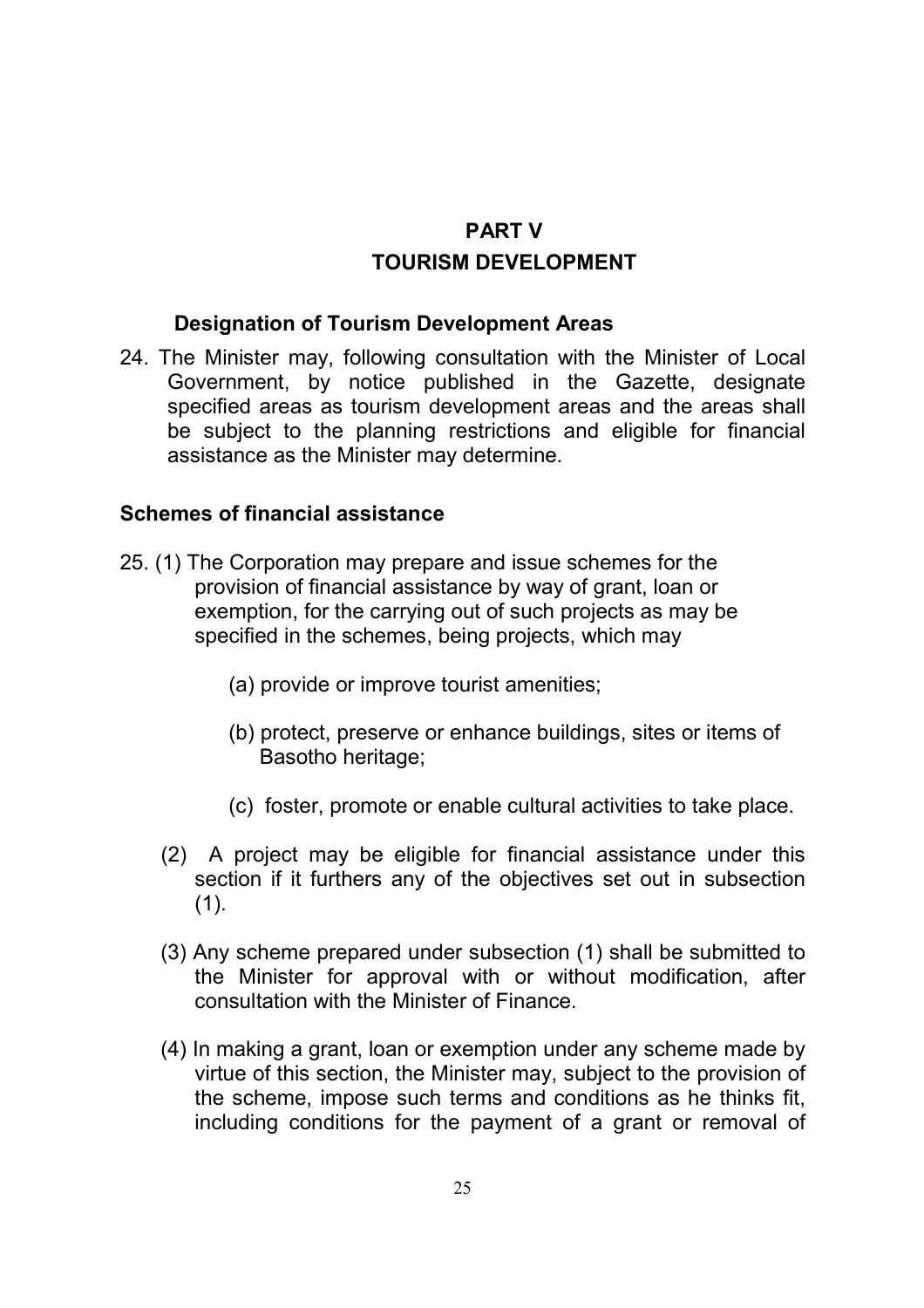exemptions in specified circumstances and section 26 shall have effect for securing compliance with the conditions subject to which any grant or exemption was made.

 (5) Subject to subsection(3) a scheme may be varied or revoked by a subsequent scheme prepared, submitted and confirmed in like manner.

#### Enforcement of conditions of grants, loans and exemptions

- 26. (1) The Minister and any person acting on his behalf may, by written notification, require any person who has received a grant or loan or who has been granted an exemption under section 25, and any person acting on his behalf, to furnish to the Minister such information, or to produce for examination on behalf of the Minister such books, records, documents or computerised files as may be specified in the written notice for the purpose of enabling the Minister to determine whether any condition subject to which the grant, loan or exemption was made is satisfied or is being complied with; or whether the grant or exemption has become repayable in whole or in part in accordance with any such condition; or whether such loan is to be repaid in whole or in part before the term date.
	- (2) Any person duly authorised by the Minister for that purpose may, on production of written evidence of his authority, at all reasonable times, enter and inspect any premises in relation to which a grant, loan or exemption has been made by the Minister under this Act for the purposes of determining whether any condition upon which the grant, loan or exemption was made is satisfied or is being complied with or whether the grant, loan or exemption has become repayable in whole or in part in accordance with any such condition.
	- (3) Any written notice made under this section shall state the time by which the information to which it relates shall be furnished and the place at which it shall be delivered provided that the time specified in the notification shall not be earlier than the end of the period of 21 days beginning with the serving of the written notice.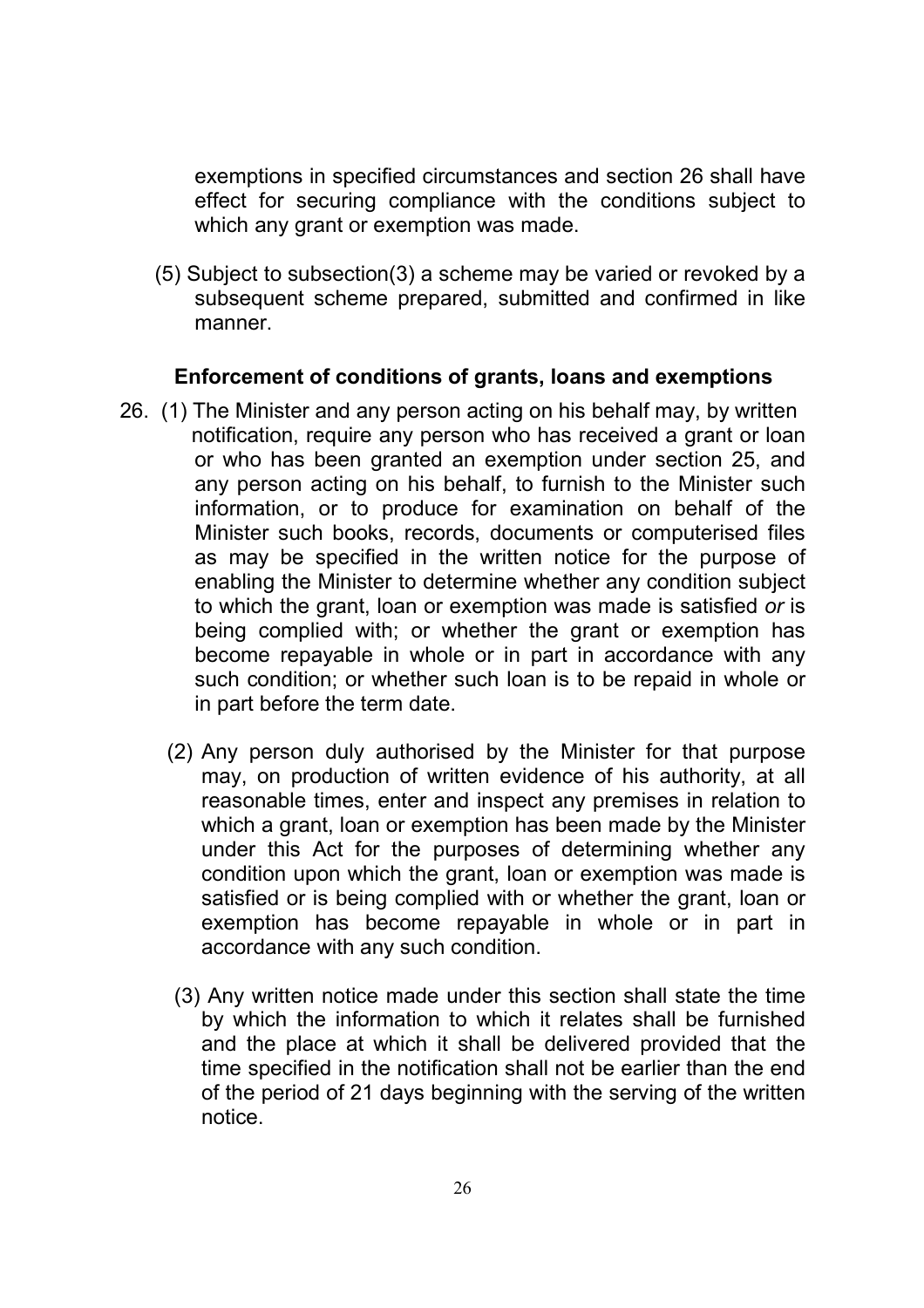- (4) Any person who willfully obstructs any duly authorised person acting in the exercise of a right conferred by this section commits an offence and is liable on conviction to a fine not less than M3,OOO but not exceeding M12,000 or to imprisonment for a period not less than 18 months but not exceeding 3 years.
	- (8) A written notice under this section may be served-
	- (a) by delivering it to the person on whom it is served;
	- (b) by leaving it at the usual or at the last known place of abode

of

that person;

 (c) in the case of an incorporated company or body, by delivering it to the secretary of the company or body at the registered or principal office.

#### **Delegation**

- 27. (1) The Minister may, in writing, delegate his powers under section 26 to the Corporation.
	- (2) A delegation shall specify the purpose for which and the manner in which the Corporation is to exercise the powers.
	- (3) The annual report required to be made under section 23 shall specify any delegation that has been given under this section during that year.

#### PART VI

#### TOURISM SITES AND THE ENVIRONMENT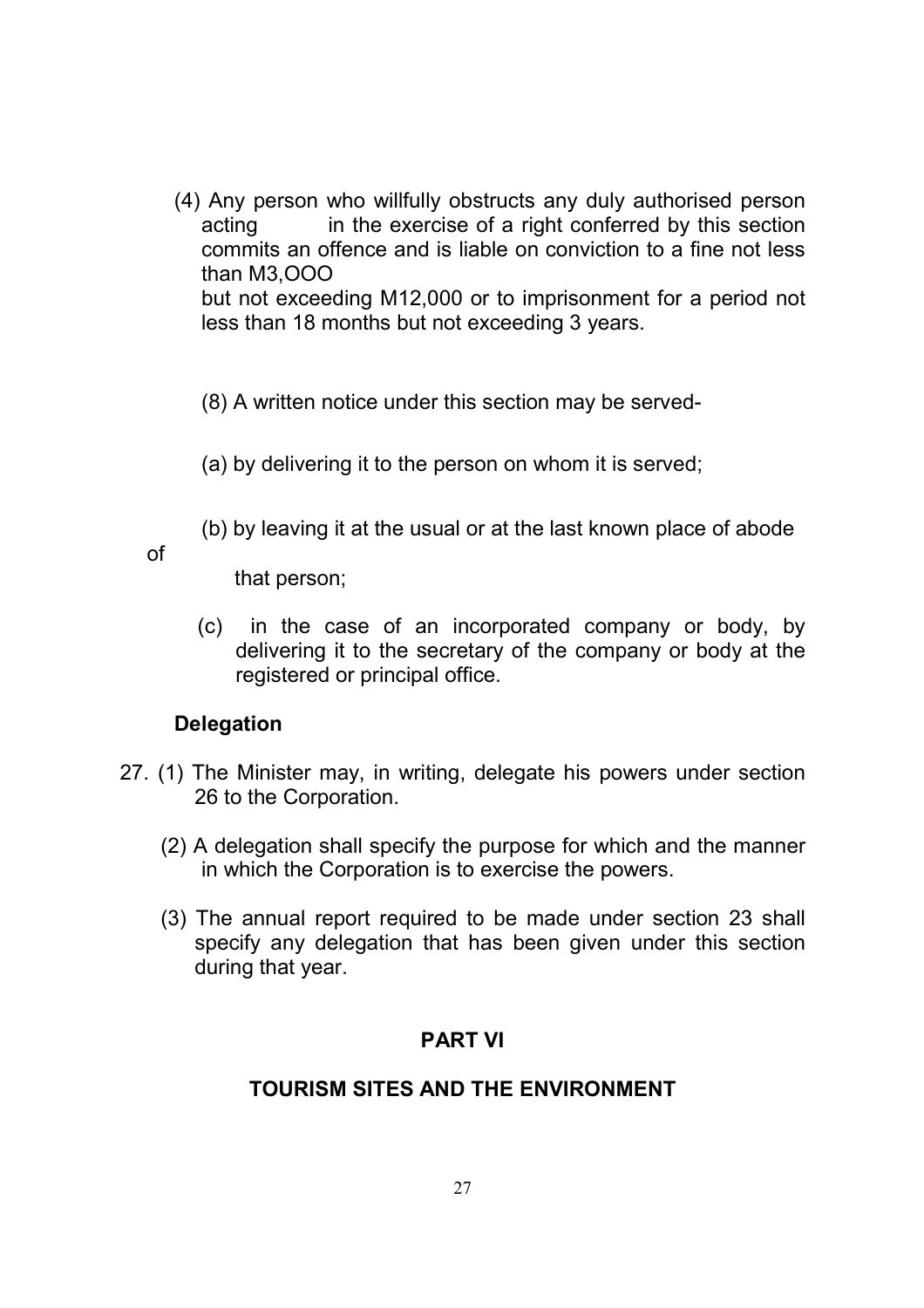#### Provision of tourism sites, premises and related facilities

- 28. (1) The Corporation, in the exercise of its power of providing or managing sites and premises and related facilities, shall do so in accordance with any delegation given to the Corporation under section 27.
	- (2) Without prejudice to the generality of section 27, the Government may authorise the Corporation to undertake or assist in the provision of areas of access or other services or facilities in, or for, an area where it appears to the Government to be expedient for the purpose of contributing to, or supporting, the development of tourism in that area.

#### Development and improvement of the environment

- 29. (1) The Corporation shall, in the exercise of its power under section 5(1)(b) and after consultation with the Minister, the Minister of Environment, the local community and other public bodies as appear to have an interest in the works, from time to time, prepare and submit to the Minister for his approval proposals for the development, redevelopment or improvement of any area where the purpose is to enhance the physical environment for tourism.
	- (2)The Minister may, following consultation with the Minister of Agriculture, the Minister of Environment and the Minister of Planning, approve, in whole or in part, or with modification, any proposals submitted to him under subsection (1),or may refuse to approve them, and any such approval may be given in relation to a specific act of the Corporation or in relation to all acts of a class or description specified in the approval, or may be given subject to such conditions as may be so specified.
	- (3) The Corporation, either by itself or by agents or in conjunction with any other person, may implement or assist in implementing proposals under this section.
	- (4) The Corporation may appoint any person to act as the agent of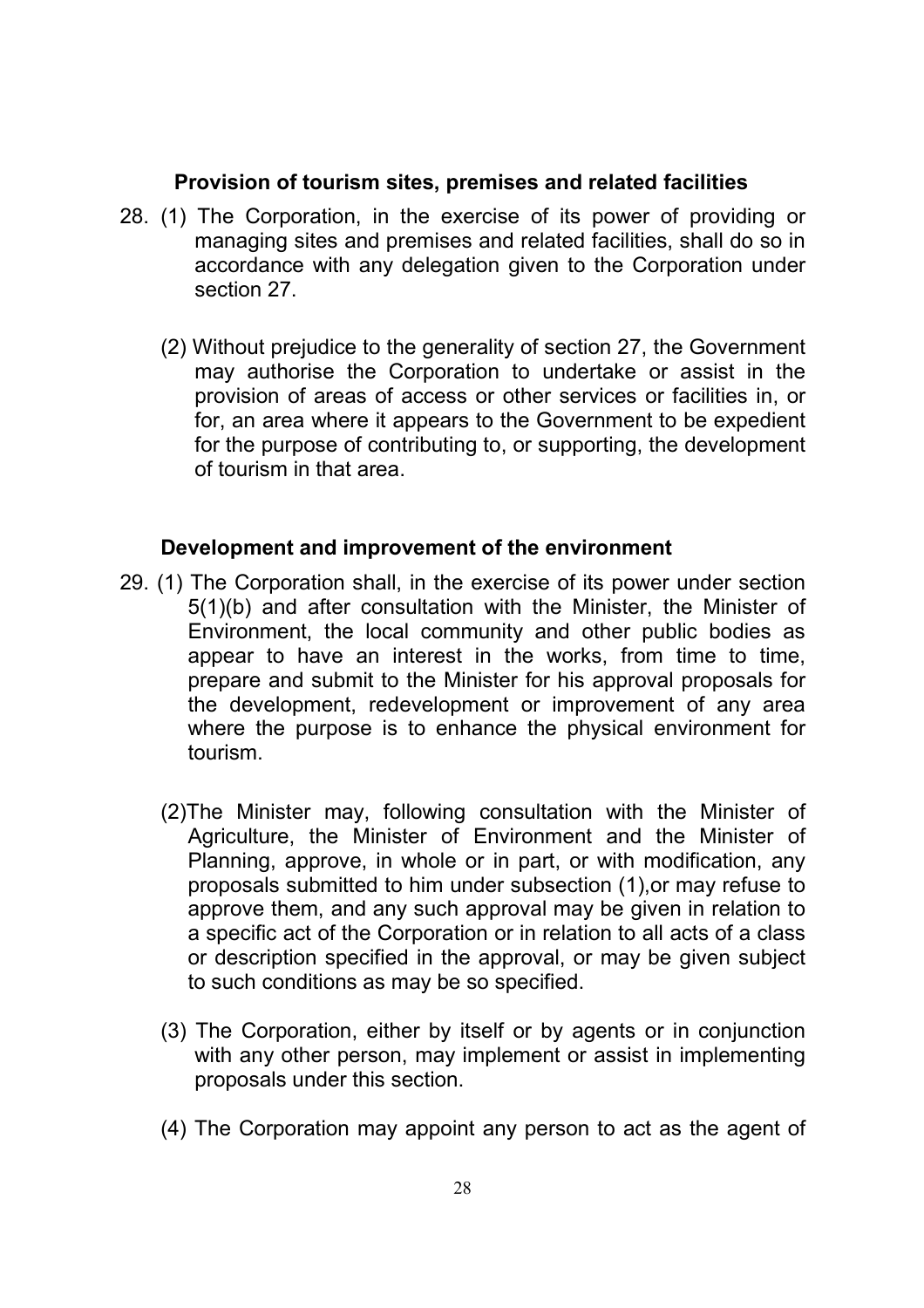- the Corporation for the purpose of this section.
- (5) The Corporation may make payments of such amount and in such manner as it may determine, to any person towards the cost of carrying out the works specified in proposals approved under this section.

 (6) In the exercise of its functions under this Act, the Corporation shall have regard to

- (a) national and international environmental standards as they affect the tourism sector and consult with Non-Governmental Oganisations where necessary or expedient in relation to consumer and industry interests and shall conduct environmental impact assessment before undertaking any operation;
- (b) the interests of those persons whose lives may be endangered or adversely affected by tourism.
- (7) Notwithstanding anything contained in this Act, all things required to be done under this Act in relation to the environment shall be done in accordance with the law relating to the environment.

#### PART VII

#### OFFENCES AND PENALTIES

#### Offences and penalties

- 30. (1) A person who hinders or obstructs another person who has been authorised to inspect or value property under section 17(7) commits an offence and is liable on conviction to a fine not less than M2,000 but not exceeding M5,000 or to imprisonment for a period not less than 2 years but not exceeding 5 years or both.
	- (2) Subject to section 20(5) and subsection (3) a person to whom subsection (4) applies, who, without just cause, the proof of which shall lie upon him-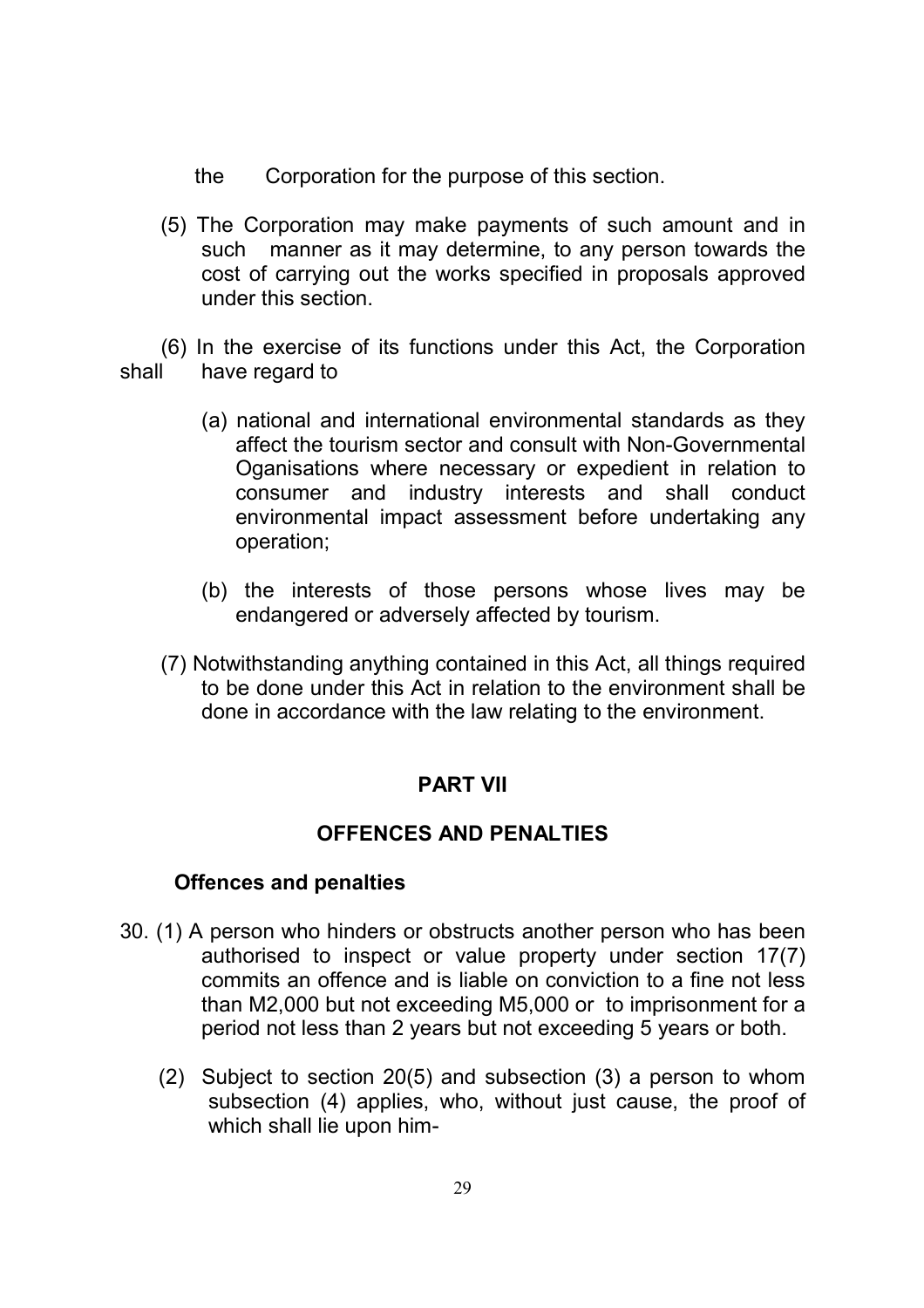(a) fails or refuses to produce any document or computerised record that he has been duly required by the auditor to produce;

or

(b) fails or refuses to comply with a notice summoning him to appear before the auditor;

or

(c) refuses to be examined by the auditor after having appeared before him on a notice summoning him to appear or otherwise;

or

 (d) refuses to answer questions pertaining to the audit that are put to him by the auditor after the person has appeared before him on a notice summoning him to appear or otherwise;

or

(e) having appeared before the auditor on a notice summoning him to appear or otherwise, makes any statement pertaining to the auditor that he knows or believes to be false or that he does not or

believe to be done,

 commits an offence and is liable on conviction to a fine not less than M2,000 but not exceeding M5,000 or to imprisonment for a period not less than 2 years but not exceeding 5 years or both.

(3) A conviction under subsection (2) shall not exempt the person convicted from the liability to do or perform the act, matter, a thing required of him, except as provided by section 20(5).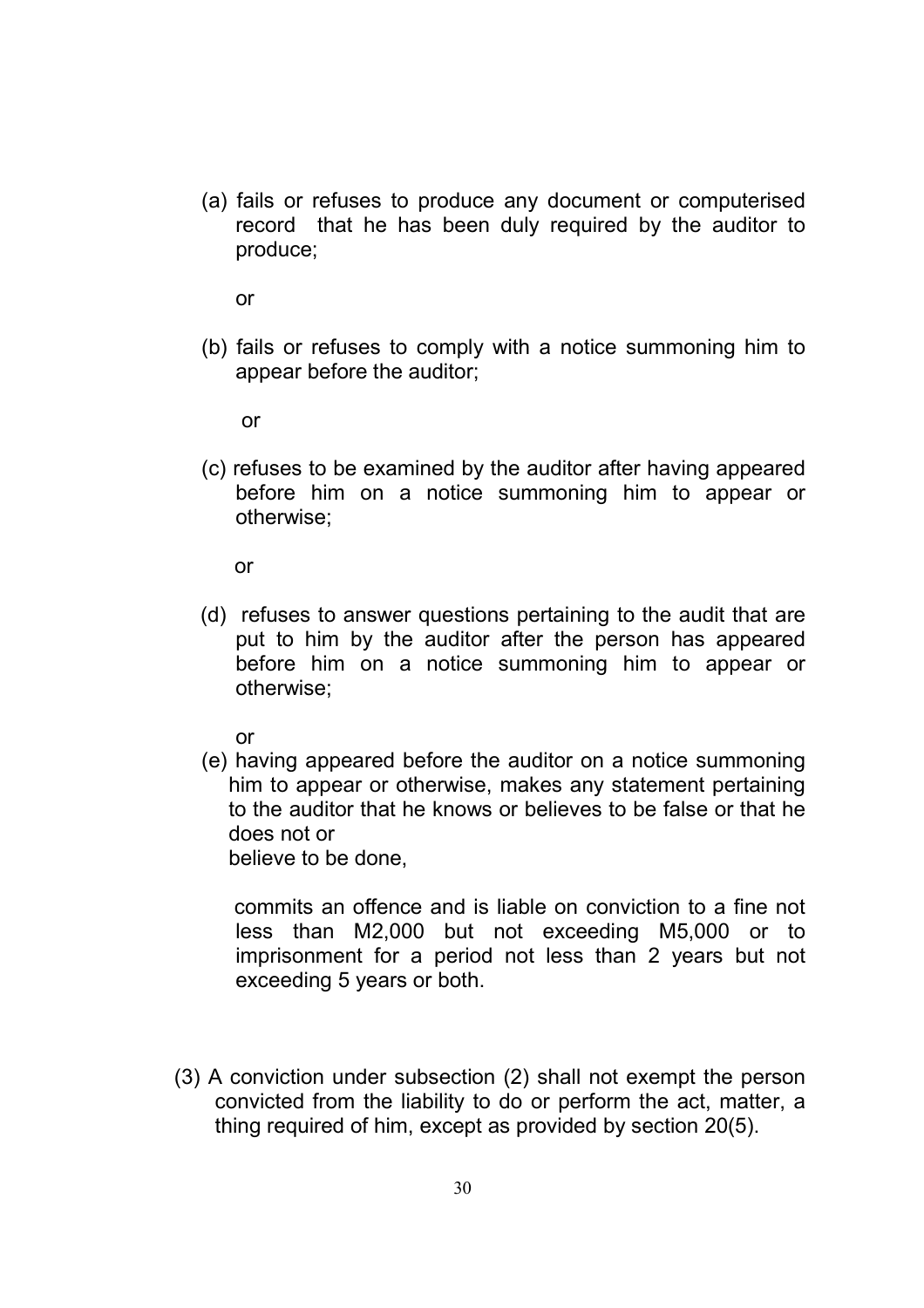(4) A person who, in relation to section 26-

(a) intentionally gives false or misleading information or evidence;

- (b) refuses to provide information, documents, records or computarised files when required by the Minister;
- (c) fails, without reasonable cause-
	- (i) to implement decisions tendered by the Minister;
	- (ii) to comply with a written notice or instruction given by Minister commits an offence and is liable on conviction to a fine not exceeding M3000 or to imprisonment for a period not exceeding 3 years or both.

commits an offence and is liable on conviction to a fine not exceeding M3000 or to imprisonment for a period not exceeding 3 years or both.

#### PART VIII **MISCELLANEOUS**

#### Liability

31. The Chief Executive or a member of the staff of the Corporation is not personally liable for any loss or damage that may occur in or in connection with the performance of his duties, unless that loss or damage is due to his willful misconduct, dishonesty, gross negligence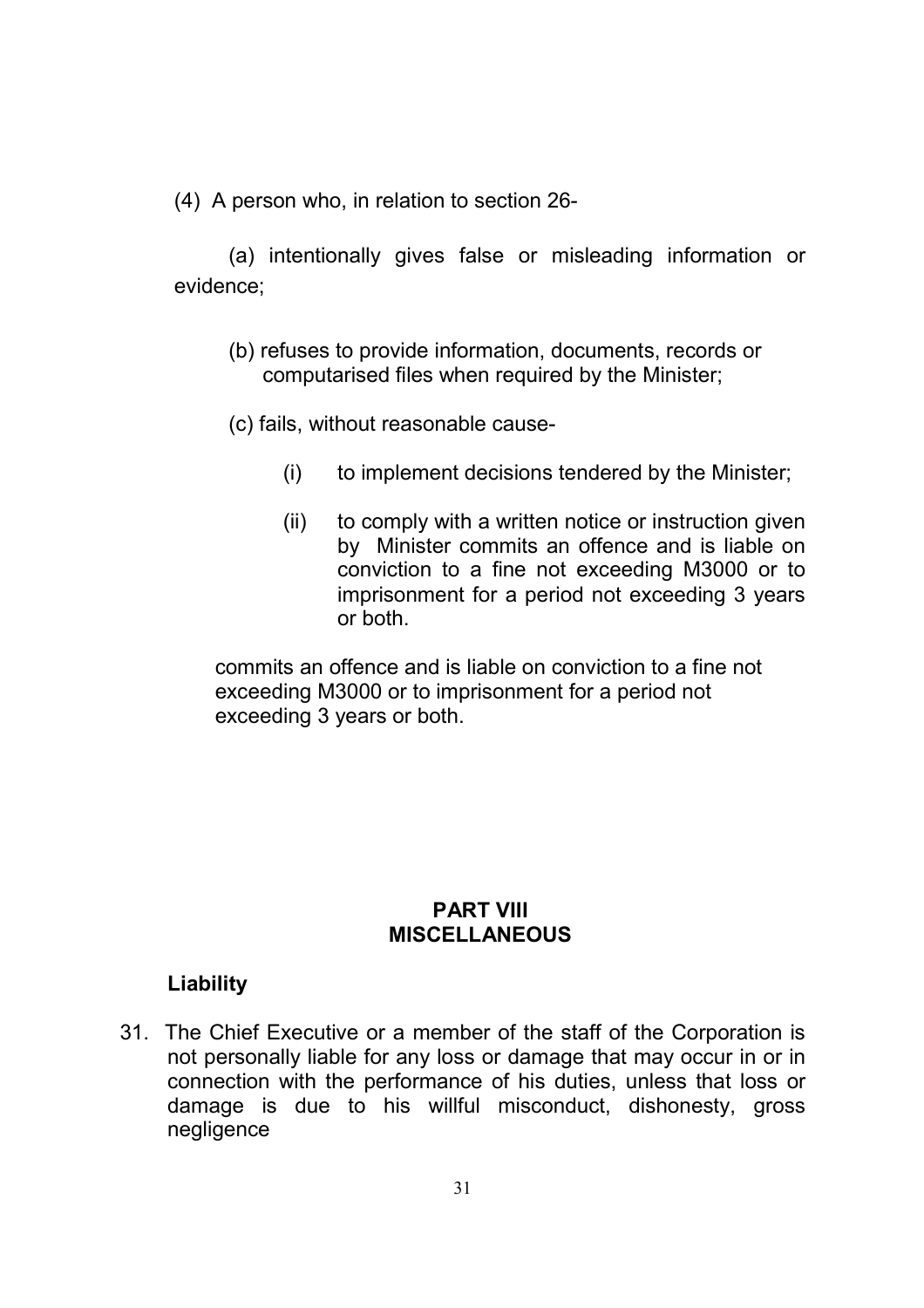of failure or refusal to comply with any provisions of this Act or Regulations made under it.

#### Application of Company Law

- 32. (1) Subject to subsection (2), no provision of a statute law in force in Lesotho relating to companies applies to the Corporation,
	- (2) The Minister may, by notice published in the Gazette, declare that any provision of the Companies Act 1967, that is not inconsistent with this Act, applies to the Corporation with such modifications as he may specify in that Notice, and may revoke or amend that notice.
	- (3) For so long as a notice issued under subsection (2) remains in force, that provision of the law relating to companies shall apply to the Corporation subject to any modification in the notice and to any amendment to the notice.

#### Liquidation of the Corporation

33. The Corporation shall not be liquidated except by or under the authority of an Act of Parliament.

#### **Regulations**

- 34. (1) The Minister may, by notice published in the Gazette, make Regulations for carrying into effect the provisions of this Act.
	- (2) Without derogating from the generality of subsection (1), the Minister may make Regulations for
		- (a) the classification or grading of hotels and restaurants;
		- (b) the manner in which any person whose establishment is to be the subject of a classifications or grading shall be entitled to make representations to the Corporation before any classification grading is accorded to the establishment and before the classification grading is altered or cancelled.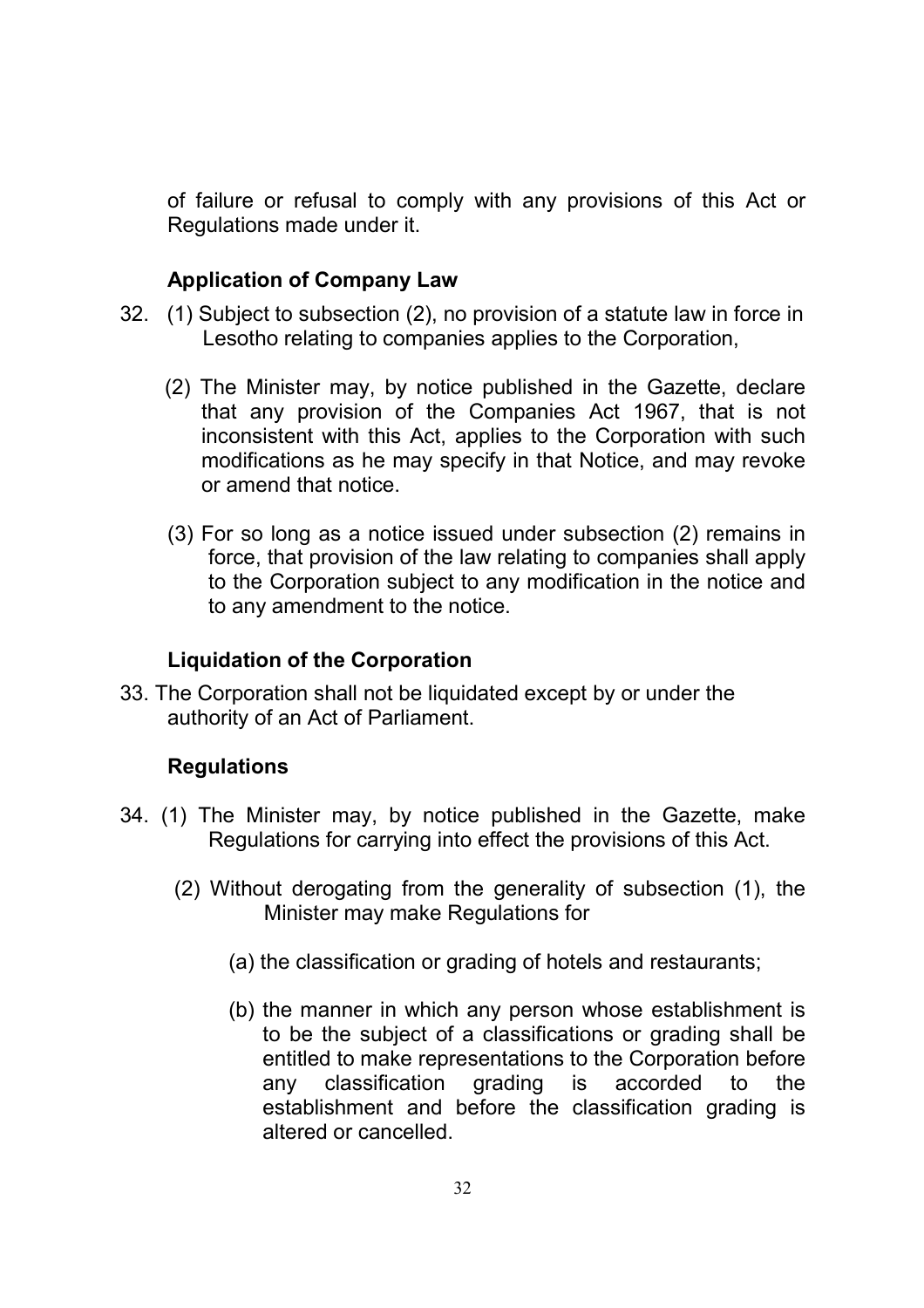(c) the fees to be paid in connection with any functions to be carried out under this Act.

#### Repeals

35. The Lesotho Tourist Board Act 1983 is repealed.

#### **NOTE**

1. Act No. 13 of 1997 2. Proclamation No. 78 of 1957 3. Act No. 22 of 1975 4. Act No.6 of 1999 5. Act. No. 12 of 1983